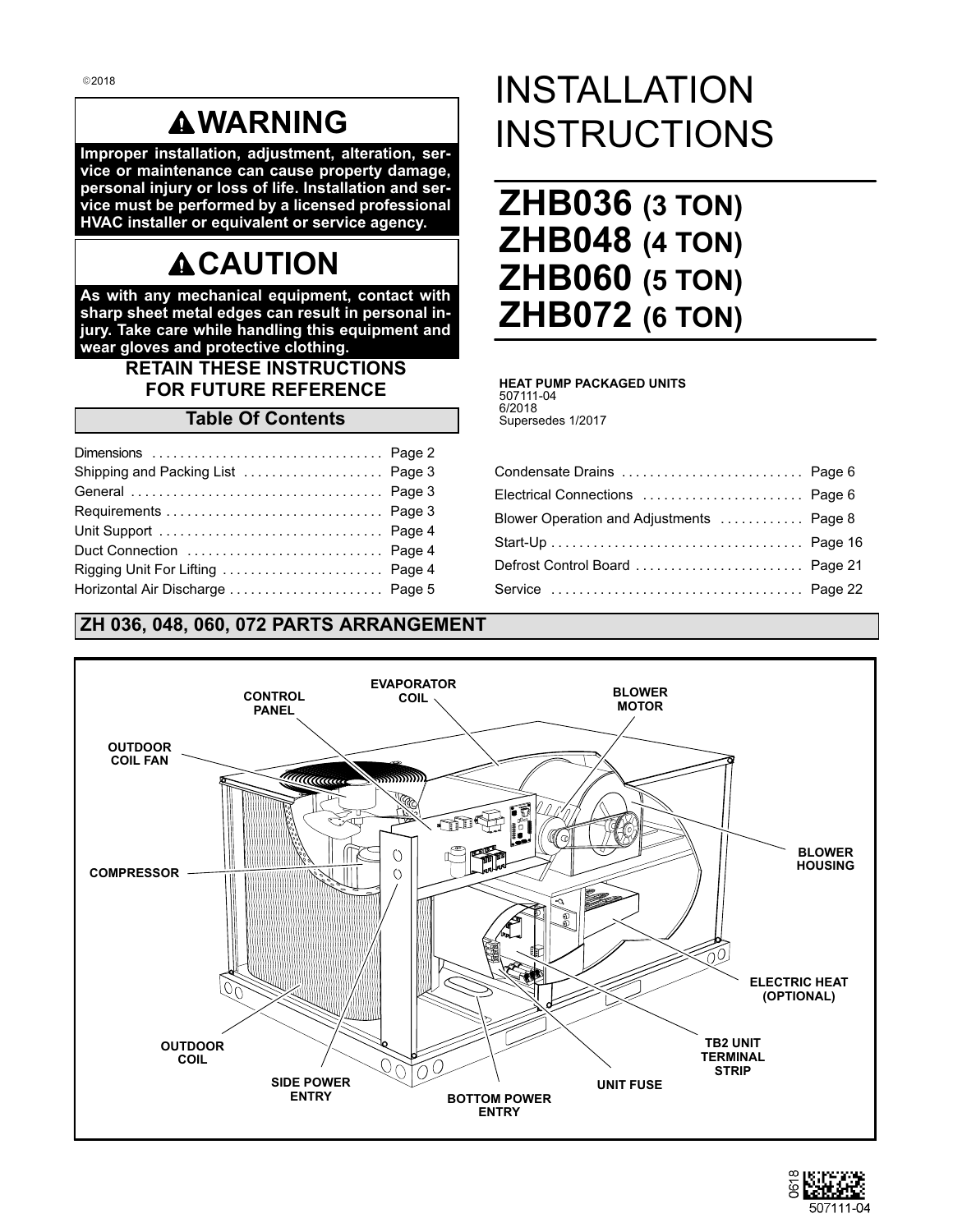# <span id="page-1-0"></span>**ZH 036, 048, 060, 072 DIMENSIONS in (mm)**

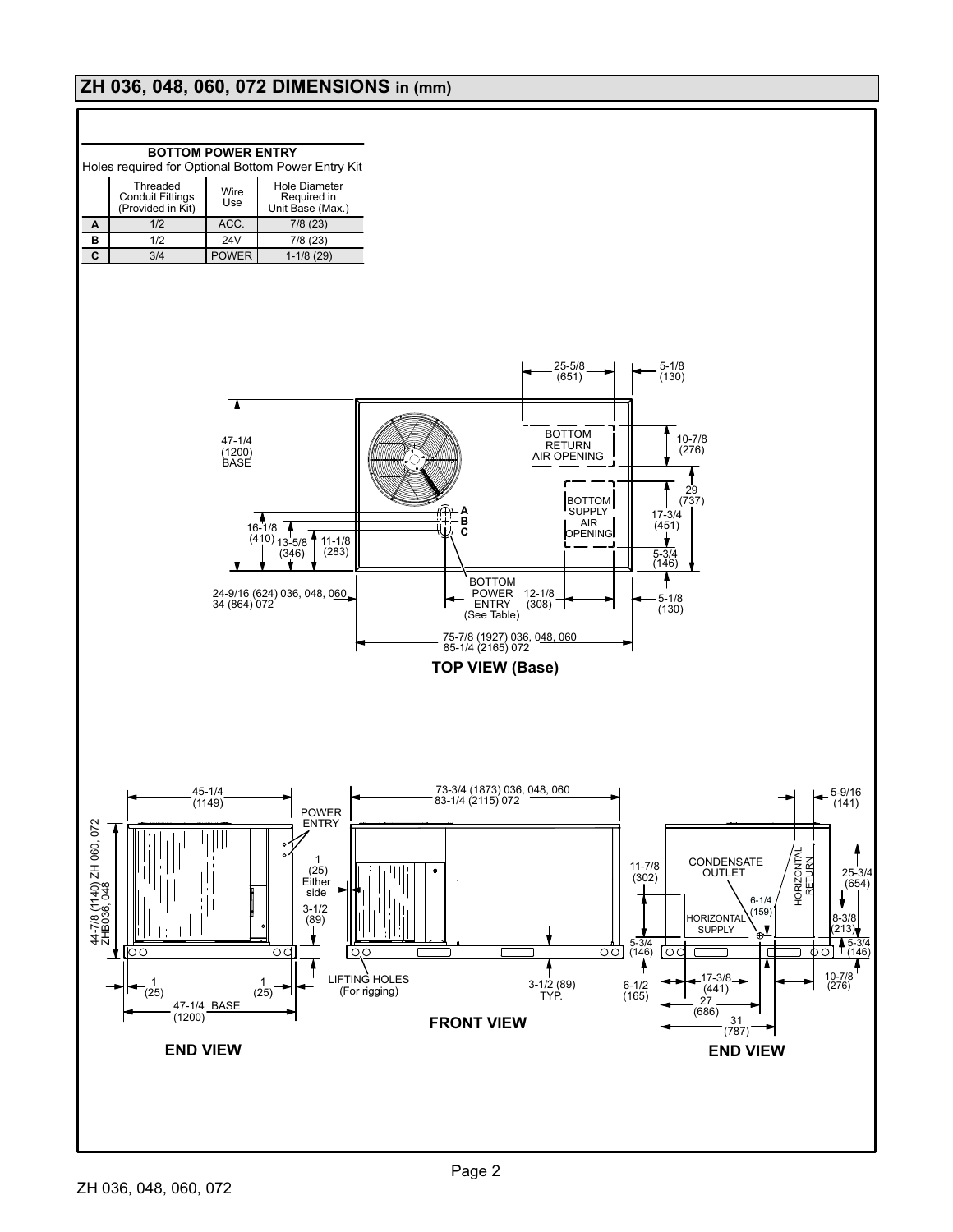# <span id="page-2-0"></span>**Shipping and Packing List**

#### **Package 1 of 1 contains:**

1 - Assembled unit

Check unit for shipping damage. Receiving party should contact last carrier immediately if shipping damage is found.

# **General**

These instructions are intended as a general guide and do not supersede local codes in any way. Authorities having jurisdiction should be consulted before installation.

Availability of units and options varies by brand.

# **Requirements**

The ZH unit is CSA certified as a heat pump with cooling and with or without auxiliary electric heat for non-residential use only at the clearances to combustible materials as listed on the unit nameplate and in figure 1.

Installation of ZH heat pumps must conform with standards in National Fire Protection Association (NFPA) "Standard for Installation of Air Conditioning and Ventilating Systems NFPA No. 90A," "Standard for Installation of Residence Type Warm Air Heating and Air conditioning Systems NFPA No. 90B," local municipal building codes and manufacturer's installation instructions.



| <b>FIGURE</b> |  |
|---------------|--|
|---------------|--|

| <sup>1</sup> Unit<br>Clearance | in.(mm) | in.(mm) | C<br>in.(mm) | in.(mm) | Top<br>Clearance |
|--------------------------------|---------|---------|--------------|---------|------------------|
| Service                        | 36      | 36      | $36*$        | 36      | Unob-            |
| Clearance                      | (914)   | (914)   | (914)        | (914)   | structed         |
| Minimum Opera-                 | 36      | 36      | $36*$        | 36      | Unob-            |
| tion Clearance                 | (914)   | (914)   | (914)        | (914)   | structed         |

\*Clearance is 60 in. (1524mm) in horizontal air flow applications.

Note - Entire perimeter of unit base requires support when elevated above mounting surface.

**Service Clearance - Required for removal of serviceable parts. Minimum Operation Clearance** - Required clearance for proper unit operation.

# **ANOTICE**

#### **Roof Damage!**

**This system contains both refrigerant and oil. Some rubber roofing material may absorb oil, causing the rubber to swell. Bubbles in the rubber roofing material can cause leaks. Protect the roof surface to avoid exposure to refrigerant and oil during service and installation. Failure to follow this notice could result in damage to roof surface.**

The National Electric Code (ANSI/NFPA No. 70-1984) is available from:

> National Fire Protection Association 1 Batterymarch Park PO Box 9101 Quincy, MA 02269-9101

Installation of CSA certified units must also conform with current standard C273.5 "Installation Requirements for Heat Pumps" and applicable local codes. Authorities having jurisdiction should be consulted before installation.

Use of this unit as a construction heater or air conditioner is not recommended during any phase of construction. Very low return air temperatures, harmful vapors and operation of the unit with clogged or misplaced filters will damage the unit.

If this unit has been used for heating or cooling of buildings or structures under construction, the following conditions must be met or the warranty will be void:

- A room thermostat must control the unit. The use of fixed jumpers that will provide continuous heating or cooling is not allowed.
- A pre-filter must be installed at the entry to the return air duct.
- The return air duct must be provided and sealed to the unit.
- Return air temperature range between 55°F (13°C) and 80°F (27°C) must be maintained.
- Air filters must be replaced and pre-filter must be removed upon construction completion.
- The unit components, duct system, air filters and evaporator coil must be thoroughly cleaned following final construction clean-up.
- The unit operating conditions (including airflow, cooling operation, and heating operation) must be verified according to these installation instructions.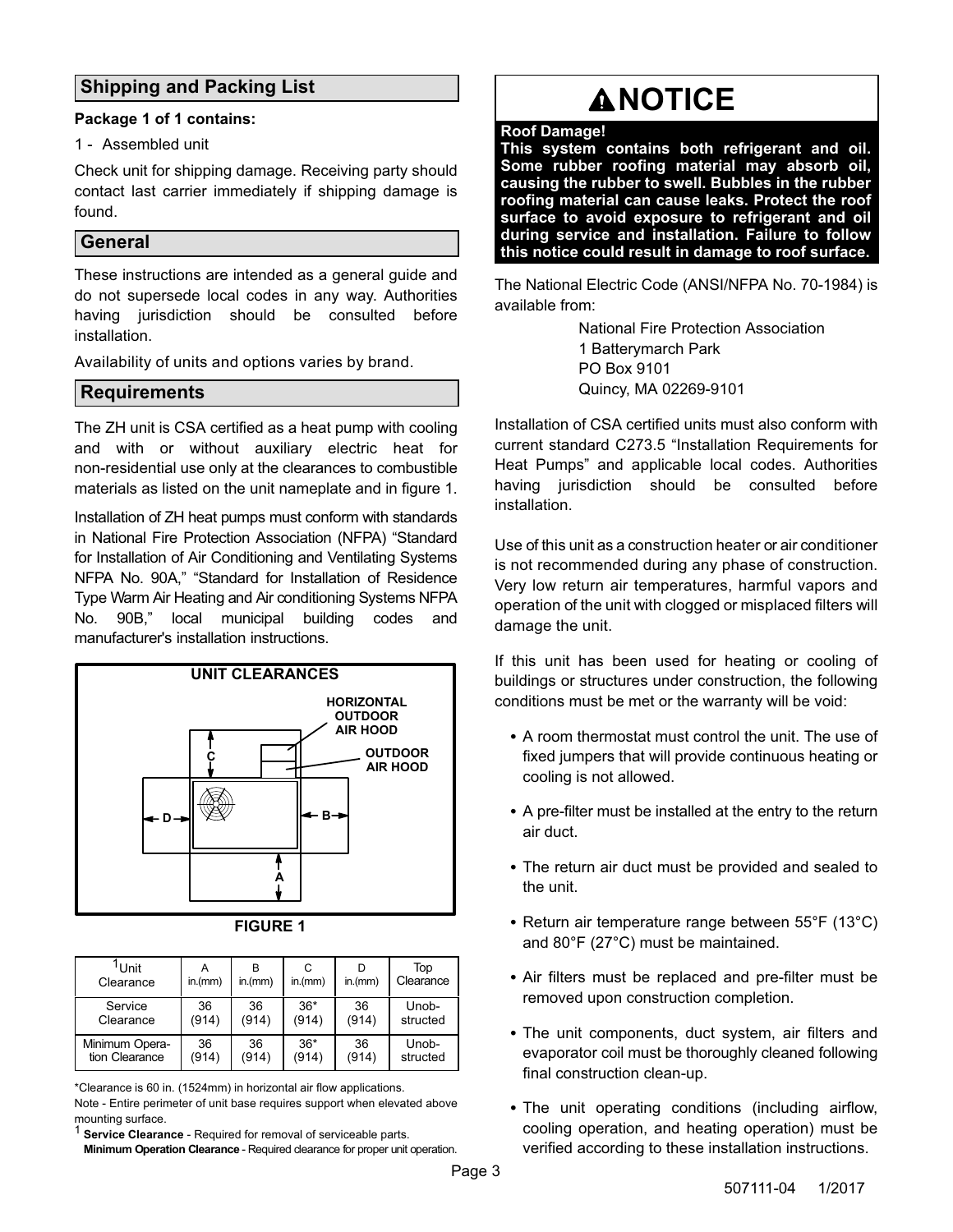# **WARNING**

<span id="page-3-0"></span>

**Electric shock hazard and danger of explosion. Can cause injury, death or product or property damage. Turn off electrical power to unit before maintenance or servicing operations on the unit.**

# **IMPORTANT**

**The Clean Air Act of 1990 bans the intentional venting of refrigerant (CFC's and HCFC's) as of July 1, 1992. Approved methods of recovery, recycling or reclaiming must be followed. Fines and/or incarceration may be levied for non-compliance.**

# **Unit Support**

*NOTE - Securely fasten roof frame to roof per local codes.*

# **ACAUTION**

**To reduce the likelihood of supply / return air bypass and promote a proper seal with the RTU, duct work / duct drops / diffuser assemblies must be supported independently to the building structure.**

ZH 036, 048, 060, 072 units are installed on Z1CURB frames.

# **A - Downflow Discharge Application**

# **Roof Mounting with Z1CURB**

- 1- The Z1CURB roof mounting frame must be installed, flashed and sealed in accordance with the instructions provided with the frame.
- 2- The Z1CURB roof mounting frame should be square and level to 1/16" per linear foot (5mm per linear meter) in any direction.
- 3- Duct must be attached to the roof mounting frame and not to the unit; supply and return plenums must be installed before setting the unit.

# **Installer's Roof Mounting Frame**

Many types of roof frames can be used to install the unit, depending upon different roof structures. Items to keep in mind when using the building frame or supports are:

- 1- The unit base is fully enclosed and not insulated, so an enclosed, insulated frame is required.
- 2- The frames or supports must be constructed with non-combustible materials and should be square and level to 1/16" per linear foot (5mm per linear meter) in any direction.
- 3- Frame or supports must be high enough to prevent any form of moisture from entering unit. Recommended minimum frame height is 14" (356mm).
- 4- Duct must be attached to the roof mounting frame and not to the unit. Supply and return plenums must be installed before setting the unit.
- 5- Units require support along all four sides of unit base. Supports must be constructed of steel or suitably treated wood materials.

*NOTE-When installing unit on a combustible surface for downflow discharge applications, the Z1CURB roof mounting frame is required.*

# **B - Horizontal Discharge Applications**

- 1- Specified installation clearances must be maintained when installing units. Refer to figure 1.
- 2- Top of support slab should be at least 4" (102mm) above the finished grade and located so no run-off water from higher ground can collect around the unit.
- 3- Units require support along all four sides of unit base. Supports must be constructed of steel or suitably treated wood materials.

# **Duct Connection**

All exterior ducts, joints, and openings in roof or building walls must be insulated and weatherproofed with flashing and sealing compounds in accordance with applicable codes. Any duct passing through an unconditioned space must be insulated.

# **! CAUTION**

**In downflow applications, do not drill or punch holes in base of unit. Leaking in roof may occur if unit base is punctured.**

# **Rigging Unit For Lifting**

1- Connect rigging to the unit base using both holes in each corner. See figure 2.



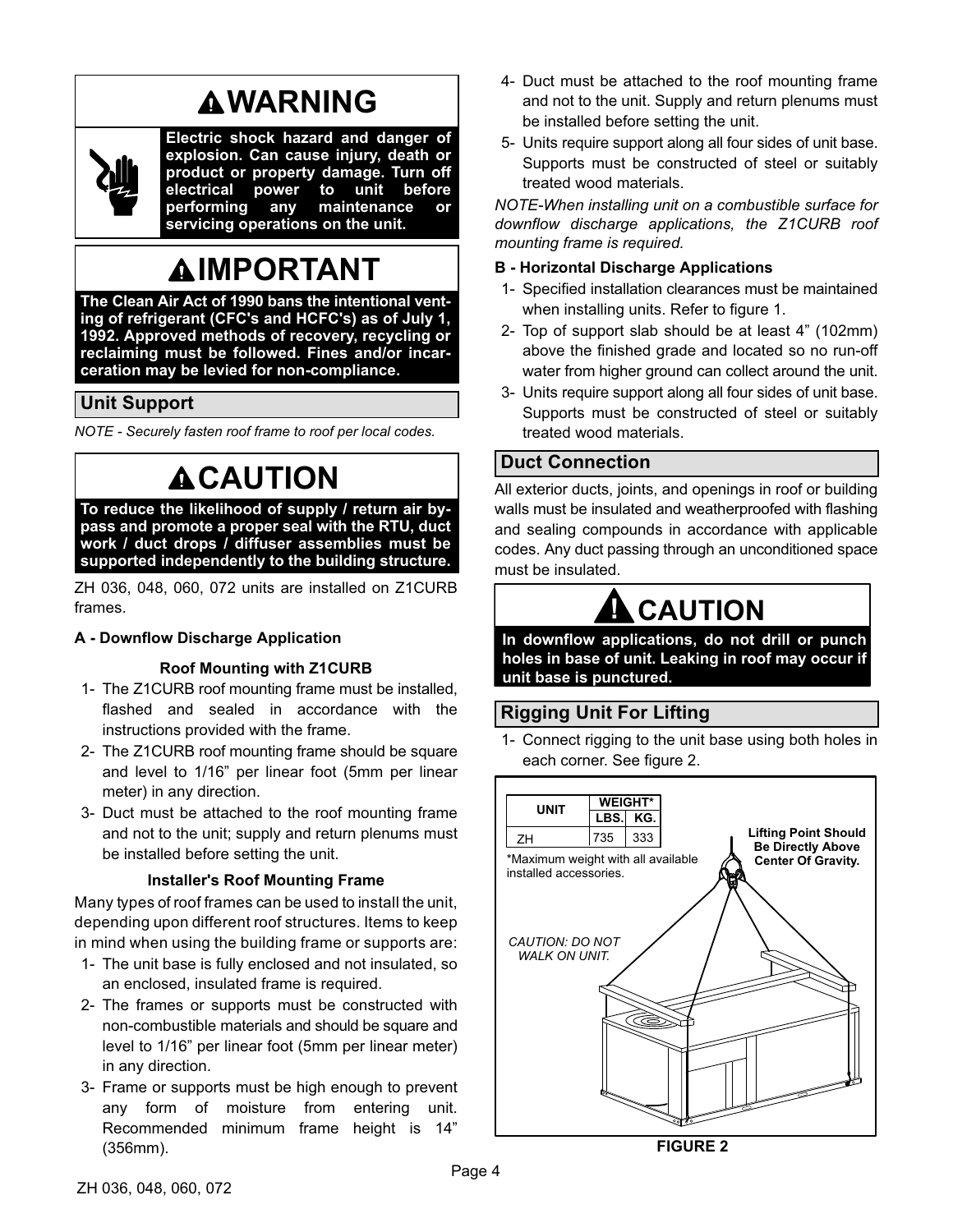- <span id="page-4-0"></span>2- All panels must be in place for rigging.
- 3- Place field‐provided H‐style pick in place just above top edge of unit. Frame must be of adequate strength and length. (H-style pick prevents damage to unit.)

# **Horizontal Air Discharge**

Unit is shipped with panels covering the horizontal supply and return air openings. See figure 3.



**FIGURE 3**

1- Remove horizontal covers and place a bead of silicone sealant on the underside of the duct cover flanges. See figure 4.



**FIGURE 4**

- 2- Position covers over downflow openings. Secure covers with self-drilling screws in at least two places on each cover. Drill through duct cover side into flange of base pan.
- 3- Place a bead of silicone between insulation and duct cover to seal in insulation edges. Let silicone dry before running gas or electric heat.
- 4- Seal top and bottom of duct cover and unit base joints with foil tape. See figure 4.

#### *Units Equipped With An Optional Horizontal Economizer*

- 1- Install the horizontal supply air cover over the down flow supply air opening as described above.
- 2- Leave the horizontal return air cover in place.
- 3- Locate the extra horizontal return cover that is included with the horizontal economizer kit. Install as described in previous section.
- 4- Install return air duct on the intake air side of the horizontal economizer. See figure 5.
- 5- Horizontal economizer and return air duct must be field-supported.

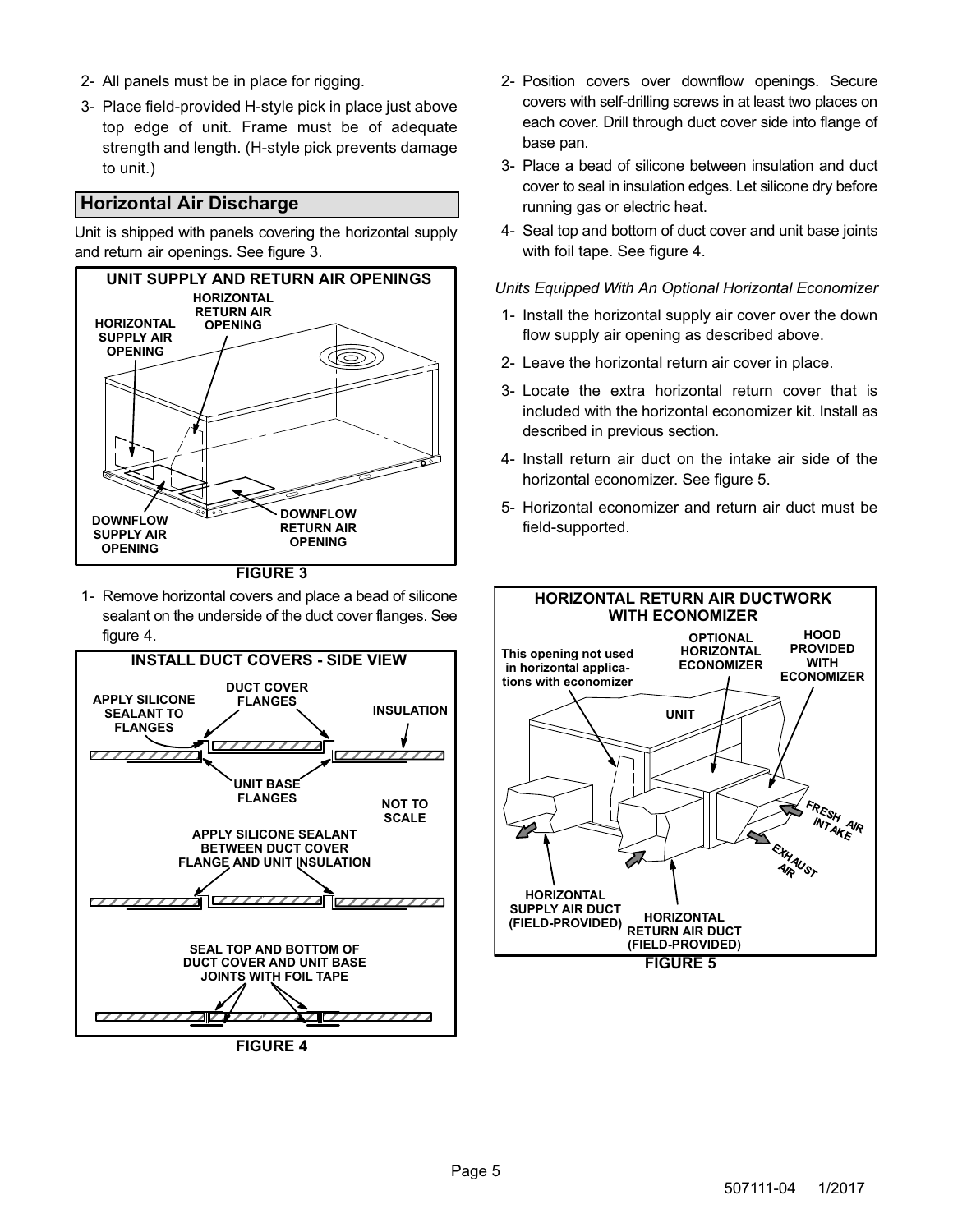# <span id="page-5-0"></span>**Condensate Drains**

Make drain connection to the drain coupling provided on unit.

*Note - The drain pan is made with a glass reinforced engineered plastic capable of withstanding typical joint torque but can be damaged with excessive force. Tighten pipe nipple hand tight and turn an additional quarter turn.*

A trap must be installed between drain connection and an open vent for proper condensate removal. See figure 6. It is sometimes acceptable to drain condensate onto the roof or grade; however, a tee should be fitted to the trap to direct condensate downward. The condensate line must be vented. Check local codes concerning condensate disposal. Refer to pages 1 and 2 for condensate drain location.



**FIGURE 6**

# **Electrical Connections**

#### **SIDE POWER ENTRY - 072 UNITS**

The disconnect can be installed below the side power entry knockouts or on the mounting panel in either location shown in figure 7. The panel can be moved higher or lower on the unit mullions. The corner base rail and corner mullion can be removed to facilitate side power entry.



**FIGURE 7**

#### **POWER SUPPLY**

<del>■</del> △ △ △ △ △ △ △ △ △ △ △ △ Do not apply power or close disconnect switch until ÁÁ installation is complete. Refer to start-up directions. Refer closely to unit wiring diagram.

> Refer to unit nameplate for minimum circuit ampacity and maximum fuse size.

- 1- Units are factory-wired for 240, 460, or 575 volt supply. **For 208V supply**, remove the insulated terminal cover from the 208V terminal on the control transformer. Move the wire from the transformer 240V terminal to the 208V terminal. Place the insulated terminal cover on the unused 240V terminal.
- 2- Route power through the side or bottom power entry area. For bottom power entry, a bottom power entry kit must be used. Connect power wiring to K1/K3 contactors in control box. See figure [8.](#page-6-0) On units equipped with electric heat, route power wiring to TB2; see parts arrangement for location. See unit wiring diagram.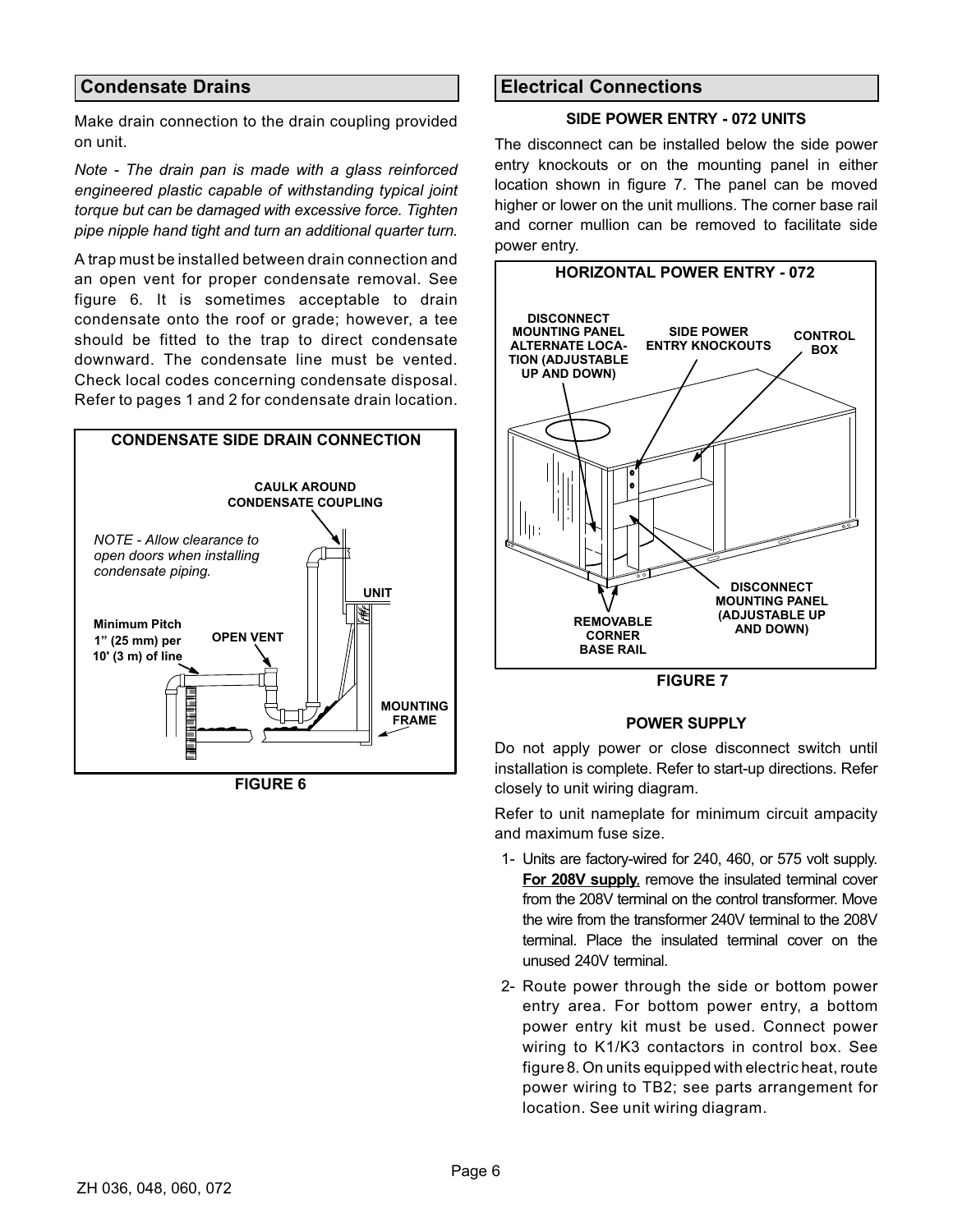### **CONTROL WIRING**

### <span id="page-6-0"></span>**A - Thermostat Location**

Room thermostat mounts vertically on a standard 2" X 4" handy box or on any non-conductive flat surface.

Locate thermostat approximately 5 feet (1524 mm) above the floor in an area with good air circulation at average temperature. Avoid locating the room thermostat where it might be affected by:

-drafts or dead spots behind doors and in corners -hot or cold air from ducts

- -radiant heat from sun or appliances
- -concealed pipes and chimneys



*IMPORTANT - Unless field thermostat wires are rated for maximum unit voltage, they must be routed away from line voltage wiring.*

### **B - Control Wiring**

1- Route thermostat cable or wires from subbase to control panel (refer to unit dimensions to locate bottom and side power entry).

Use18 AWG wire for all applications using remotely installed electro-mechanical and electronic thermostats.

- 2- Install thermostat assembly in accordance with instructions provided with thermostat.
- 3- Connect thermostat wiring to low voltage leads in control box. Wire as shown in figure 9 for electro-mechanical and electronic thermostats. If using other temperature control devices or energy management systems see instructions and wiring diagram provided by manufacturer.



### **FIGURE 9**

*IMPORTANT-Terminal connections at the wall plate or subbase must be made securely. Loose control wire connections may allow unit to operate but not with proper response to room demand.*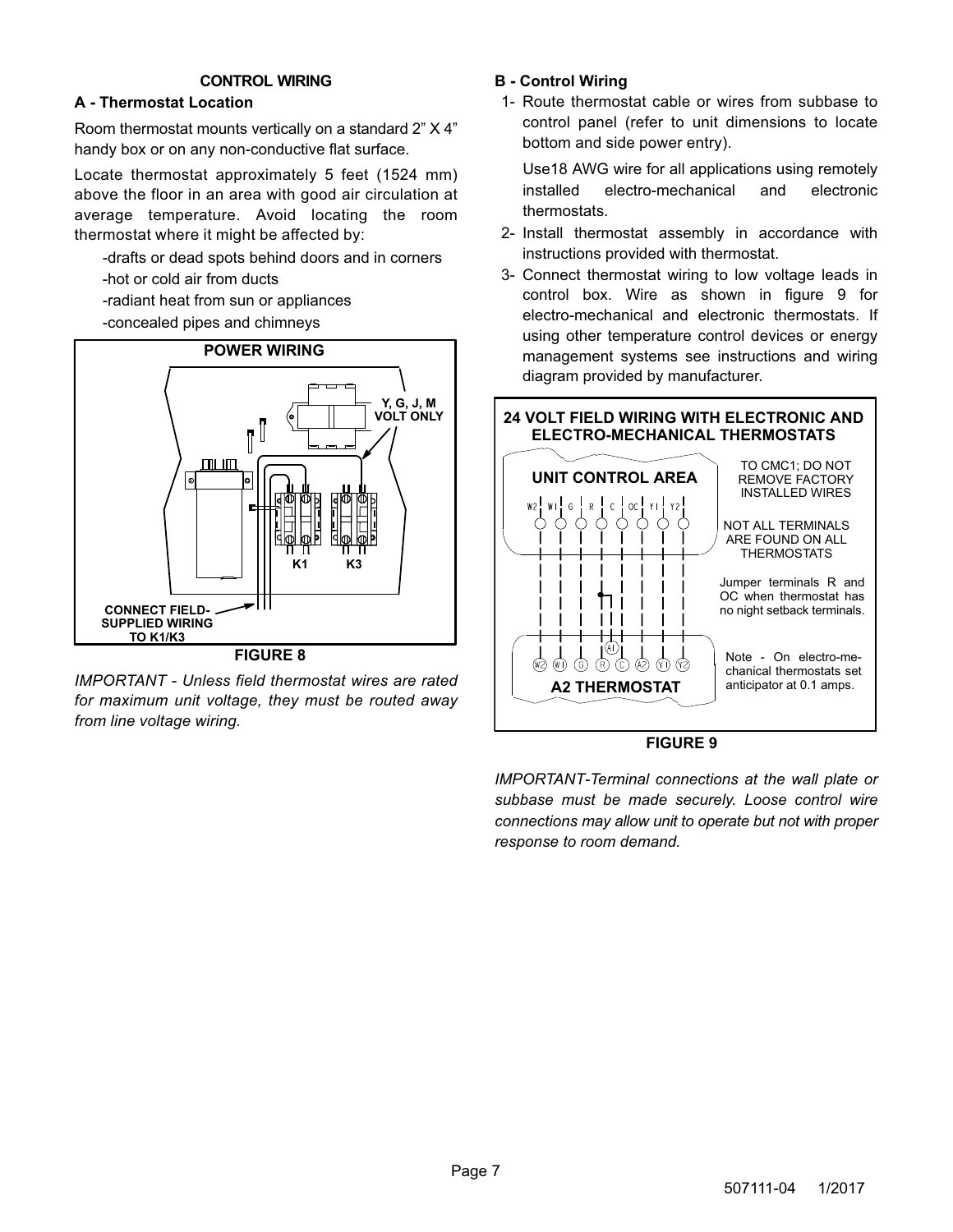# <span id="page-7-0"></span>**Blower Operation and Adjustments**

Units are equipped with belt drive blowers; available drive varies by model.

# **IMPORTANT**

**Three phase scroll compressors must be phased sequentially for correct compressor and blower rotation. Follow "COOLING START-UP" section of installation instructions to ensure proper compressor and blower operation.**

#### **A - Blower Operation**

Initiate blower demand at thermostat according to instructions provided with thermostat. Unit will cycle on thermostat demand. The following steps apply to applications using a typical electro-mechanical thermostat.

- 1- Set thermostat or temperature control device fan switch to **AUTO** or **ON.** With fan switch in **ON** position, blower will operate continuously. With fan switch in **AUTO** position, the blower will cycle with demand.
- 2- Blower and entire unit will be off when thermostat or temperature control device system switch is in **OFF** position.

#### **B - Determining Unit CFM**

- 1- The following measurements must be made with air filters in place.
- 2- With all access panels in place, measure static pressure external to unit (from supply to return).

Blower performance data is based on static pressure readings taken in locations shown in figure 10.

*Note - Static pressure readings can vary if not taken where shown.*

- 3- Measure the indoor blower wheel RPM.
- 4- Referring to pages 10-13, use static pressure and RPM readings to determine unit CFM. Use option/accessory air resistance table on page 14 when installing units with any of the options or accessories listed. Refer to table [3](#page-15-0) for minimum airflow when electric heat is installed.
- 5- The blower RPM can be adjusted at the motor pulley. Loosen Allen screw and turn adjustable pulley clockwise to increase CFM. Turn counterclockwise to decrease CFM. See figure [11](#page-8-0). Do not exceed minimum and maximum number of pulley turns as shown in table 1.

#### **TABLE 1 MINIMUM AND MAXIMUM PULLEY ADJUSTMENT**

| Belt      | Min. Turns Open | Maxi. Turns Open |
|-----------|-----------------|------------------|
| A Section | No minimum      |                  |

### **C - Blower Belt Adjustment**

Maximum life and wear can be obtained from belts only if proper pulley alignment and belt tension are maintained. Tension new belts after a 24-48 hour period of operation. This will allow belt to stretch and seat grooves. Make sure blower and motor pulley are aligned as shown in figure [12](#page-8-0).



**FIGURE 10**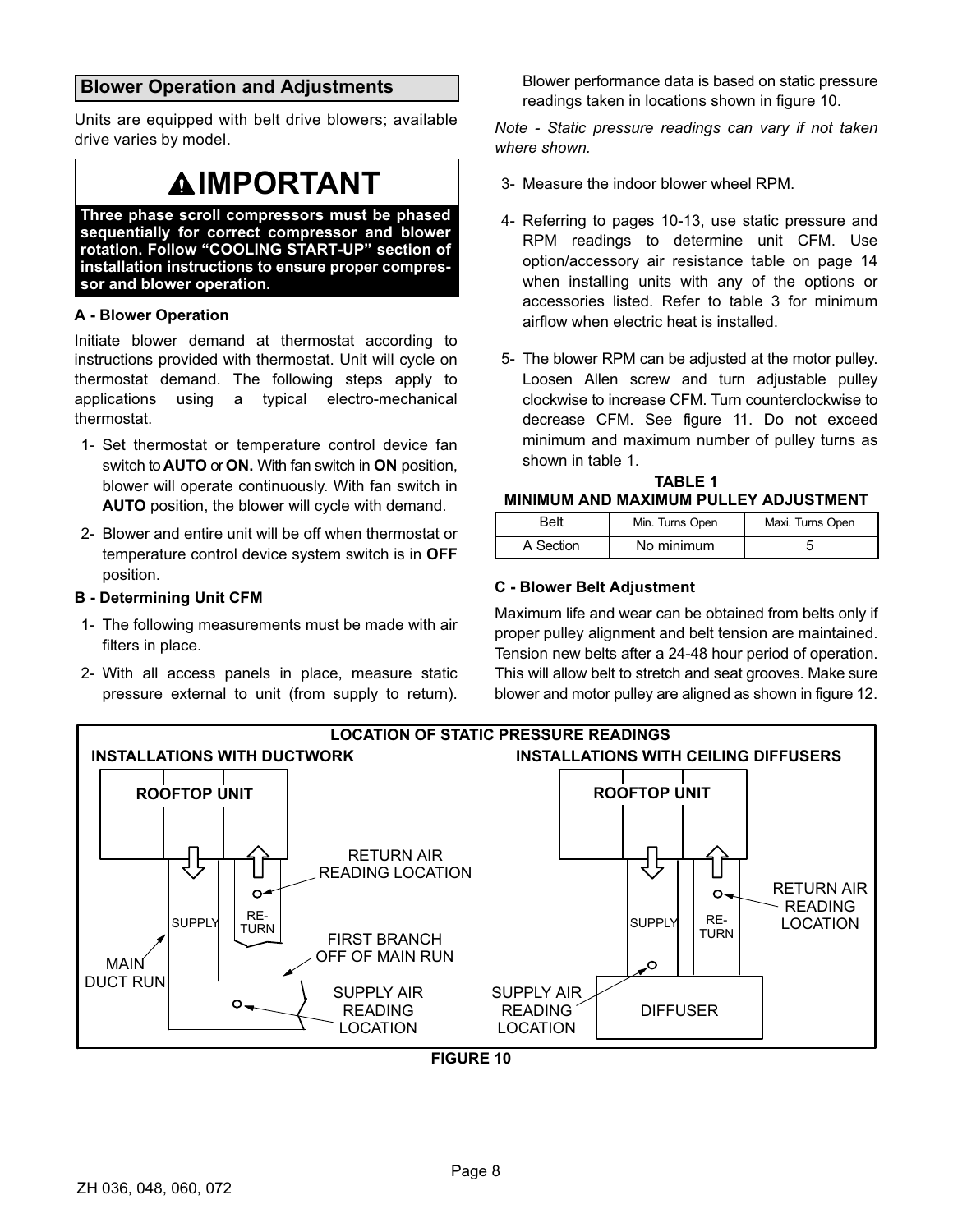<span id="page-8-0"></span>







- 1- Loosen four bolts securing motor base to mounting frame. See figure 11.
- 2- *To increase belt tension -*

Slide blower motor downward to tighten the belt. This increases the distance between the blower motor and the blower housing.

### *To loosen belt tension -*

Slide blower motor upward to loosen the belt. This decreases the distance between the blower motor and the blower housing.

3- Tighten four bolts securing motor base to the mounting frame.

### **D - Check Belt Tension**

Overtensioning belts shortens belt and bearing life. Check belt tension as follows:

1- Measure span length X. See figure 13.

2- Apply perpendicular force to center of span (X) with enough pressure to deflect belt 1/64" for every inch of span length or 1.5mm per 100mm of span length.

Example: Deflection distance of a 40" span would be 40/64" or 5/8".

Example: Deflection distance of a 400mm span would be 6mm.

3- Measure belt deflection force. For a used belt, the deflection force should be 5 lbs. (35kPa). A new belt deflection force should be 7 lbs. (48kPa).

A force below these values indicates an undertensioned belt. A force above these values indicates an overtensioned belt.



# **E-Field-Furnished Blower Drives**

For field-furnished blower drives, use pages 10-13 to determine BHP and RPM required. Reference page 14 for additional air resistance and drive kit numbers. See table [2](#page-15-0) for drive component manufacturer's numbers.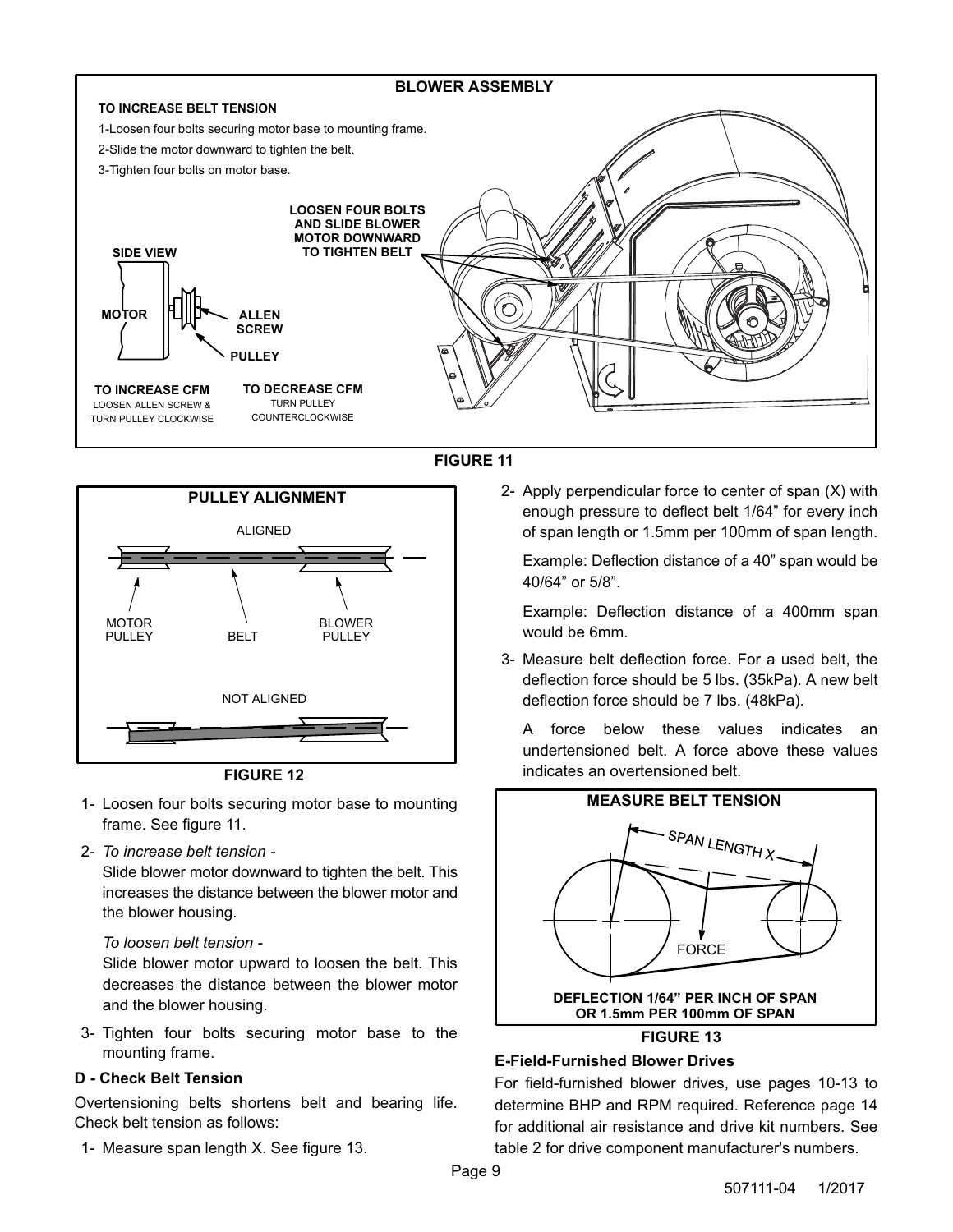# **BLOWER TABLE INCLUDES RESISTANCE FOR BASE UNIT ONLY WITH DRY INDOOR COIL AND AIR FILTERS IN PLACE.**

FOR ALL UNITS ADD:

1 - Any factory installed options air resistance (heat section, economizer, wet coil, etc.).

2 - Any field installed accessories air resistance (duct resistance, diffuser, etc.).

See page 14 for blower motors and drives and wet coil and options/accessory air resistance data.

| <b>DOWNFLOW</b> |            |            |            |            |            |            |            |            |                            |            |            |            |            |            |            |            |
|-----------------|------------|------------|------------|------------|------------|------------|------------|------------|----------------------------|------------|------------|------------|------------|------------|------------|------------|
| Air             |            |            |            |            |            |            |            |            | External Static - in. w.g. |            |            |            |            |            |            |            |
| <b>Volume</b>   |            | 0.10       |            | 0.20       |            | 0.30       |            | 0.40       |                            | 0.50       | 0.60       |            | 0.70       |            |            | 0.80       |
| cfm             | <b>RPM</b> | <b>BHP</b> | <b>RPM</b> | <b>BHP</b> | <b>RPM</b> | <b>BHP</b> | <b>RPM</b> | <b>BHP</b> | <b>RPM</b>                 | <b>BHP</b> | <b>RPM</b> | <b>BHP</b> | <b>RPM</b> | <b>BHP</b> | <b>RPM</b> | <b>BHP</b> |
| 900             | 562        | 0.11       | 621        | 0.13       | 685        | 0.16       | 752        | 0.18       | 818                        | 0.21       | 883        | 0.24       | 944        | 0.27       | 1001       | 0.30       |
| 1000            | 584        | 0.13       | 644        | 0.16       | 707        | 0.18       | 773        | 0.21       | 838                        | 0.24       | 901        | 0.27       | 960        | 0.3        | 1015       | 0.33       |
| 1100            | 609        | 0.16       | 669        | 0.18       | 732        | 0.21       | 796        | 0.24       | 860                        | 0.27       | 921        | 0.30       | 978        | 0.34       | 1031       | 0.37       |
| 1200            | 635        | 0.19       | 696        | 0.21       | 758        | 0.24       | 821        | 0.27       | 883                        | 0.31       | 942        | 0.34       | 997        | 0.38       | 1049       | 0.42       |
| 1300            | 664        | 0.22       | 725        | 0.25       | 786        | 0.28       | 848        | 0.31       | 908                        | 0.35       | 965        | 0.39       | 1018       | 0.43       | 1068       | 0.47       |
| 1400            | 696        | 0.26       | 756        | 0.29       | 816        | 0.32       | 876        | 0.36       | 935                        | 0.40       | 989        | 0.44       | 1041       | 0.48       | 1089       | 0.52       |
| 1500            | 729        | 0.30       | 788        | 0.33       | 848        | 0.37       | 906        | 0.41       | 962                        | 0.45       | 1015       | 0.50       | 1065       | 0.54       | 1112       | 0.58       |
| Air             |            |            |            |            |            |            |            |            | External Static - in. w.g. |            |            |            |            |            |            |            |
| <b>Volume</b>   |            | 0.90       |            | 1.00       |            | 1.10       |            | 1.20       |                            | 1.30       | 1.40       |            | 1.50       |            | 1.60       |            |
| cfm             | <b>RPM</b> | <b>BHP</b> | <b>RPM</b> | <b>BHP</b> | <b>RPM</b> | <b>BHP</b> | <b>RPM</b> | <b>BHP</b> | <b>RPM</b>                 | <b>BHP</b> | <b>RPM</b> | <b>BHP</b> | <b>RPM</b> | <b>BHP</b> | <b>RPM</b> | <b>BHP</b> |
| 900             | 1053       | 0.32       | 1103       | 0.35       | 1149       | 0.38       | 1193       | 0.41       | 1234                       | 0.43       | 1274       | 0.47       | 1312       | 0.50       | 1351       | 0.53       |
| 1000            | 1066       | 0.36       | 1114       | 0.39       | 1160       | 0.42       | 1204       | 0.45       | 1245                       | 0.48       | 1284       | 0.51       | 1322       | 0.54       | 1361       | 0.58       |
| 1100            | 1081       | 0.40       | 1128       | 0.43       | 1173       | 0.46       | 1216       | 0.49       | 1257                       | 0.53       | 1296       | 0.56       | 1334       | 0.60       | 1372       | 0.63       |
| 1200            | 1097       | 0.45       | 1144       | 0.48       | 1188       | 0.51       | 1231       | 0.54       | 1271                       | 0.58       | 1310       | 0.62       | 1347       | 0.66       | 1385       | 0.69       |
| 1300            | 1115       | 0.50       | 1161       | 0.53       | 1204       | 0.56       | 1246       | 0.60       | 1286                       | 0.64       | 1325       | 0.68       | 1362       | 0.72       | 1399       | 0.76       |
| 1400            | 1135       | 0.56       | 1179       | 0.59       | 1222       | 0.62       | 1264       | 0.66       | 1303                       | 0.70       | 1341       | 0.75       | 1378       | 0.79       | 1415       | 0.83       |
| 1500            | 1157       | 0.62       | 1200       | 0.65       | 1242       | 0.69       | 1282       | 0.73       | 1321                       | 0.77       | 1359       | 0.82       | 1396       | 0.86       | 1431       | 0.91       |

#### **HORIZONTAL**

| Air                  | External Static - in. w.g. |            |            |            |            |            |            |            |            |            |            |            |            |            |            |            |
|----------------------|----------------------------|------------|------------|------------|------------|------------|------------|------------|------------|------------|------------|------------|------------|------------|------------|------------|
| <b>Volume</b>        |                            | 0.10       |            | 0.20       |            | 0.30       |            | 0.40       |            | 0.50       | 0.60       |            |            | 0.70       |            | 0.80       |
| cfm                  | <b>RPM</b>                 | <b>BHP</b> | <b>RPM</b> | <b>BHP</b> | <b>RPM</b> | <b>BHP</b> | <b>RPM</b> | <b>BHP</b> | <b>RPM</b> | <b>BHP</b> | <b>RPM</b> | <b>BHP</b> | <b>RPM</b> | <b>BHP</b> | <b>RPM</b> | <b>BHP</b> |
| 900                  | 560                        | 0.16       | 624        | 0.18       | 692        | 0.20       | 761        | 0.21       | 830        | 0.23       | 896        | 0.25       | 956        | 0.27       | 1012       | 0.29       |
| 1000                 | 583                        | 0.18       | 647        | 0.20       | 715        | 0.22       | 783        | 0.24       | 850        | 0.25       | 914        | 0.27       | 972        | 0.30       | 1025       | 0.33       |
| 1100                 | 609                        | 0.20       | 673        | 0.22       | 740        | 0.24       | 808        | 0.26       | 873        | 0.28       | 934        | 0.31       | 990        | 0.34       | 1041       | 0.37       |
| 1200                 | 637                        | 0.23       | 702        | 0.25       | 769        | 0.27       | 835        | 0.29       | 898        | 0.32       | 956        | 0.35       | 1009       | 0.38       | 1058       | 0.41       |
| 1300                 | 669                        | 0.26       | 734        | 0.28       | 800        | 0.30       | 863        | 0.33       | 924        | 0.36       | 979        | 0.39       | 1030       | 0.43       | 1077       | 0.46       |
| 1400                 | 704                        | 0.29       | 768        | 0.32       | 832        | 0.35       | 894        | 0.37       | 951        | 0.41       | 1004       | 0.44       | 1052       | 0.48       | 1097       | 0.52       |
| 1500                 | 742                        | 0.33       | 805        | 0.36       | 867        | 0.39       | 925        | 0.42       | 980        | 0.46       | 1030       | 0.50       | 1076       | 0.54       | 1119       | 0.58       |
|                      | External Static - in. w.g. |            |            |            |            |            |            |            |            |            |            |            |            |            |            |            |
|                      |                            |            |            |            |            |            |            |            |            |            |            |            |            |            |            |            |
| Air<br><b>Volume</b> |                            | 0.90       |            | 1.00       |            | 1.10       |            | 1.20       |            | 1.30       |            | 1.40       |            | 1.50       |            | 1.60       |
| cfm                  | <b>RPM</b>                 | <b>BHP</b> | <b>RPM</b> | <b>BHP</b> | <b>RPM</b> | <b>BHP</b> | <b>RPM</b> | <b>BHP</b> | <b>RPM</b> | <b>BHP</b> | <b>RPM</b> | <b>BHP</b> | <b>RPM</b> | <b>BHP</b> | <b>RPM</b> | <b>BHP</b> |
| 900                  | 1064                       | 0.32       | 1114       | 0.35       | 1162       | 0.38       | 1208       | 0.41       | 1251       | 0.45       | 1293       | 0.49       | 1333       | 0.52       | 1373       | 0.56       |
| 1000                 | 1076                       | 0.36       | 1124       | 0.39       | 1170       | 0.42       | 1216       | 0.46       | 1259       | 0.49       | 1300       | 0.53       | 1340       | 0.57       | 1379       | 0.61       |
| 1100                 | 1089                       | 0.40       | 1136       | 0.43       | 1181       | 0.46       | 1225       | 0.50       | 1268       | 0.54       | 1308       | 0.58       | 1347       | 0.62       | 1386       | 0.66       |
| 1200                 | 1104                       | 0.45       | 1150       | 0.48       | 1194       | 0.51       | 1237       | 0.55       | 1279       | 0.59       | 1319       | 0.63       | 1357       | 0.67       | 1394       | 0.71       |
| 1300                 | 1121                       | 0.5        | 1165       | 0.53       | 1209       | 0.57       | 1251       | 0.61       | 1292       | 0.65       | 1331       | 0.69       | 1368       | 0.73       | 1405       | 0.78       |
| 1400                 | 1140                       | 0.56       | 1183       | 0.59       | 1225       | 0.63       | 1266       | 0.67       | 1306       | 0.71       | 1345       | 0.76       | 1382       | 0.8        | 1417       | 0.85       |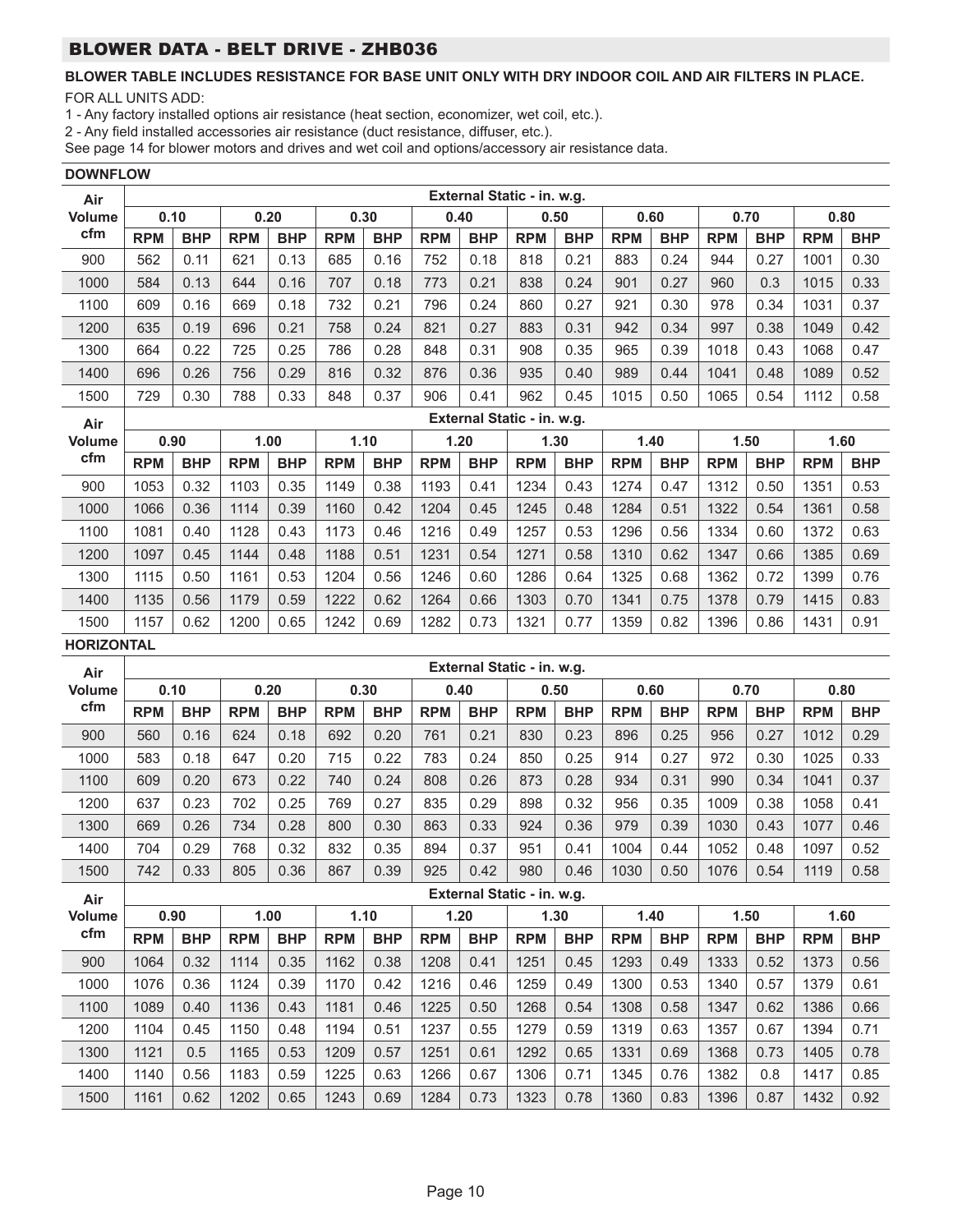# **BLOWER TABLE INCLUDES RESISTANCE FOR BASE UNIT ONLY WITH DRY INDOOR COIL AND AIR FILTERS IN PLACE.**

FOR ALL UNITS ADD:

1 - Any factory installed options air resistance (heat section, economizer, wet coil, etc.).

2 - Any field installed accessories air resistance (duct resistance, diffuser, etc.).

See page 14 for blower motors and drives and wet coil and options/accessory air resistance data.

### **DOWNFLOW**

| Air               | External Static - in. w.g. |              |              |              |              |              |              |              |                            |              |              |              |              |              |              |              |
|-------------------|----------------------------|--------------|--------------|--------------|--------------|--------------|--------------|--------------|----------------------------|--------------|--------------|--------------|--------------|--------------|--------------|--------------|
| Volume            | 0.10                       |              |              | 0.20         | 0.30         |              | 0.40         |              | 0.50                       |              | 0.60         |              | 0.70         |              | 0.80         |              |
| cfm               | <b>RPM</b>                 | <b>BHP</b>   | <b>RPM</b>   | <b>BHP</b>   | <b>RPM</b>   | <b>BHP</b>   | <b>RPM</b>   | <b>BHP</b>   | <b>RPM</b>                 | <b>BHP</b>   | <b>RPM</b>   | <b>BHP</b>   | <b>RPM</b>   | <b>BHP</b>   | <b>RPM</b>   | <b>BHP</b>   |
| 1200              | 620                        | 0.23         | 681          | 0.29         | 744          | 0.34         | 809          | 0.39         | 875                        | 0.43         | 941          | 0.47         | 1004         | 0.51         | 1060         | 0.54         |
| 1300              | 652                        | 0.28         | 713          | 0.34         | 775          | 0.39         | 839          | 0.44         | 903                        | 0.48         | 967          | 0.51         | 1025         | 0.55         | 1078         | 0.59         |
| 1400              | 687                        | 0.33         | 747          | 0.39         | 809          | 0.44         | 871          | 0.49         | 934                        | 0.53         | 994          | 0.57         | 1048         | 0.61         | 1098         | 0.64         |
| 1500              | 724                        | 0.40         | 784          | 0.45         | 844          | 0.50         | 905          | 0.54         | 965                        | 0.59         | 1021         | 0.62         | 1071         | 0.66         | 1118         | 0.70         |
| 1600              | 764                        | 0.46         | 823          | 0.51         | 882          | 0.56         | 940          | 0.60         | 997                        | 0.65         | 1048         | 0.69         | 1094         | 0.72         | 1140         | 0.75         |
| 1700              | 806                        | 0.53         | 863          | 0.58         | 919          | 0.62         | 975          | 0.67         | 1028                       | 0.71         | 1075         | 0.75         | 1119         | 0.78         | 1164         | 0.81         |
| 1800              | 849                        | 0.60         | 903          | 0.65         | 957          | 0.69         | 1010         | 0.74         | 1058                       | 0.78         | 1102         | 0.82         | 1145         | 0.85         | 1189         | 0.88         |
| 1900              | 892                        | 0.68         | 944          | 0.72         | 995          | 0.77         | 1045         | 0.82         | 1089                       | 0.86         | 1131         | 0.89         | 1174         | 0.92         | 1217         | 0.95         |
| 2000              | 935                        | 0.76         | 984          | 0.81         | 1033         | 0.86         | 1079         | 0.91         | 1122                       | 0.95         | 1163         | 0.97         | 1204         | 1.00         | 1247         | 1.03         |
| Air               |                            |              |              |              |              |              |              |              | External Static - in. w.g. |              |              |              |              |              |              |              |
| <b>Volume</b>     | 0.90                       |              |              | 1.00         | 1.10         |              | 1.20         |              | 1.30                       |              | 1.40         |              | 1.50         |              | 1.60         |              |
| cfm               | <b>RPM</b>                 | <b>BHP</b>   | <b>RPM</b>   | <b>BHP</b>   | <b>RPM</b>   | <b>BHP</b>   | <b>RPM</b>   | <b>BHP</b>   | <b>RPM</b>                 | <b>BHP</b>   | <b>RPM</b>   | <b>BHP</b>   | <b>RPM</b>   | <b>BHP</b>   | <b>RPM</b>   | <b>BHP</b>   |
| 1200              | 1111                       | 0.58         | 1156         | 0.60         | 1199         | 0.62         | 1241         | 0.63         | 1284                       | 0.65         | 1326         | 0.67         | 1367         | 0.71         | 1408         | 0.74         |
| 1300              | 1127                       | 0.62         | 1172         | 0.65         | 1214         | 0.66         | 1256         | 0.68         | 1299                       | 0.70         | 1341         | 0.73         | 1381         | 0.77         | 1421         | 0.81         |
| 1400              | 1145                       | 0.68         | 1189         | 0.70         | 1231         | 0.72         | 1274         | 0.74         | 1316                       | 0.76         | 1357         | 0.79         | 1397         | 0.83         | 1436         | 0.88         |
| 1500              | 1164                       | 0.73         | 1208         | 0.75         | 1251         | 0.78         | 1293         | 0.80         | 1334                       | 0.83         | 1374         | 0.86         | 1413         | 0.91         | 1451         | 0.95         |
| 1600              | 1185                       | 0.79         | 1229         | 0.81         | 1271         | 0.84         | 1313         | 0.86         | 1354                       | 0.90         | 1393         | 0.94         | 1431         | 0.98         | 1468         | 1.03         |
| 1700              | 1208                       | 0.84         | 1252         | 0.87         | 1294         | 0.90         | 1335         | 0.94         | 1375                       | 0.98         | 1413         | 1.02         | 1449         | 1.07         | 1485         | 1.12         |
| 1800              | 1233                       | 0.91         | 1276         | 0.94         | 1318         | 0.98         | 1358         | 1.02         | 1397                       | 1.06         | 1434         | 1.11         | 1469         | 1.16         | 1504         | 1.21         |
| 1900              | 1261                       | 0.98         | 1303         | 1.02         | 1343         | 1.06         | 1382         | 1.11         | 1420                       | 1.16         | 1455         | 1.21         | 1490         | 1.26         | 1525         | 1.31         |
| 2000              | 1289                       | 1.07         | 1330         | 1.11         | 1370         | 1.16         | 1407         | 1.21         | 1444                       | 1.27         | 1478         | 1.32         | 1513         | 1.37         | 1547         | 1.42         |
| <b>HORIZONTAL</b> |                            |              |              |              |              |              |              |              |                            |              |              |              |              |              |              |              |
| Air               |                            |              |              |              |              |              |              |              | External Static - in. w.g. |              |              |              |              |              |              |              |
| Volume            | 0.10                       |              |              | 0.20         | 0.30         |              | 0.40         |              | 0.50                       |              | 0.60         |              | 0.70         |              | 0.80         |              |
|                   | <b>RPM</b>                 | <b>BHP</b>   | <b>RPM</b>   | <b>BHP</b>   | <b>RPM</b>   | <b>BHP</b>   | <b>RPM</b>   | <b>BHP</b>   | <b>RPM</b>                 | <b>BHP</b>   | <b>RPM</b>   | <b>BHP</b>   | <b>RPM</b>   | <b>BHP</b>   | <b>RPM</b>   | <b>BHP</b>   |
| cfm               |                            |              |              |              |              |              |              |              |                            | 0.39         |              |              |              |              | 1057         | 0.49         |
| 1200              | 614                        | 0.21         | 681          | 0.25         | 752          | 0.30         | 821          | 0.34         | 888                        |              | 950          | 0.43         | 1006         | 0.46         |              |              |
| 1300              | 644                        | 0.24         | 712          | 0.29         | 782          | 0.34         | 850          | 0.39         | 915                        | 0.43         | 974          | 0.47         | 1027         | 0.51         | 1076         | 0.53         |
| 1400              | 677                        | 0.29         | 746          | 0.34         | 814          | 0.39         | 880          | 0.44         | 942                        | 0.48         | 998          | 0.52         | 1049         | 0.55         | 1097         | 0.58         |
| 1500              | 714                        | 0.34         | 781          | 0.40         | 848          | 0.45         | 911          | 0.49         | 970                        | 0.53         | 1023         | 0.57         | 1072         | 0.60         | 1119         | 0.63         |
| 1600              | 752                        | 0.40         | 818          | 0.45         | 882          | 0.50         | 943          | 0.55         | 999                        | 0.59         | 1050         | 0.62         | 1097         | 0.66         | 1142         | 0.69         |
| 1700              | 792                        | 0.46         | 855          | 0.52         | 917          | 0.56         | 975          | 0.61         | 1028                       | 0.64         | 1077         | 0.68         | 1123         | 0.72         | 1166         | 0.75         |
| 1800              | 832                        | 0.53         | 894          | 0.58         | 952          | 0.63         | 1007         | 0.67         | 1058                       | 0.70         | 1105         | 0.74         | 1149         | 0.78         | 1192         | 0.82         |
| 1900              | 873                        | 0.60         | 932          | 0.65         | 988          | 0.69         | 1040         | 0.73         | 1088                       | 0.77         | 1134         | 0.81         | 1177         | 0.85         | 1219         | 0.90         |
| 2000              | 914                        | 0.67         | 970          | 0.72         | 1023         | 0.76         | 1073         | 0.80         | 1120                       | 0.85         | 1163         | 0.89         | 1205         | 0.94         | 1246         | 0.99         |
| Air               |                            |              |              |              |              |              |              |              | External Static - in. w.g. |              |              |              |              |              |              |              |
| <b>Volume</b>     | 0.90                       |              |              | 1.00         |              | 1.10         | 1.20         |              | 1.30                       |              | 1.40         |              | 1.50         |              | 1.60         |              |
| cfm               | <b>RPM</b>                 | <b>BHP</b>   | <b>RPM</b>   | <b>BHP</b>   | <b>RPM</b>   | <b>BHP</b>   | <b>RPM</b>   | <b>BHP</b>   | <b>RPM</b>                 | <b>BHP</b>   | <b>RPM</b>   | <b>BHP</b>   | <b>RPM</b>   | <b>BHP</b>   | <b>RPM</b>   | <b>BHP</b>   |
| 1200              | 1105                       | 0.51         | 1152         | 0.53         | 1197         | 0.55         | 1240         | 0.58         | 1280                       | 0.61         | 1320         | 0.64         | 1358         | 0.68         | 1395         | 0.72         |
| 1300              | 1123                       | 0.55         | 1169         | 0.57         | 1213         | 0.60         | 1255         | 0.63         | 1295                       | 0.67         | 1334         | 0.70         | 1372         | 0.74         | 1409         | 0.79         |
| 1400              | 1142                       | 0.60         | 1187         | 0.63         | 1230         | 0.66         | 1272         | 0.69         | 1312                       | 0.73         | 1350         | 0.77         | 1388         | 0.82         | 1424         | 0.86         |
| 1500              | 1163                       | 0.66         | 1207         | 0.69         | 1249         | 0.72         | 1290         | 0.76         | 1330                       | 0.80         | 1368         | 0.85         | 1405         | 0.90         | 1441         | 0.94         |
| 1600              | 1185                       | 0.72         | 1228         | 0.75         | 1270         | 0.79         | 1310         | 0.83         | 1349                       | 0.88         | 1387         | 0.93         | 1423         | 0.98         | 1459         | 1.03         |
| 1700              | 1209                       | 0.78         | 1251         | 0.82         | 1292         | 0.87         | 1331         | 0.92         | 1370                       | 0.97         | 1407         | 1.02         | 1443         | 1.07         | 1478         | 1.12         |
| 1800              | 1234                       | 0.86         | 1275         | 0.91         | 1315         | 0.96         | 1354         | 1.01         | 1391                       | 1.06         | 1428         | 1.11         | 1463         | 1.17         | 1498         | 1.22         |
| 1900<br>2000      | 1260<br>1287               | 0.95<br>1.04 | 1300<br>1326 | 1.00<br>1.10 | 1340<br>1365 | 1.05<br>1.16 | 1377<br>1402 | 1.11<br>1.21 | 1414<br>1437               | 1.16<br>1.27 | 1450<br>1472 | 1.22<br>1.33 | 1485<br>1507 | 1.27<br>1.38 | 1519<br>1541 | 1.32<br>1.43 |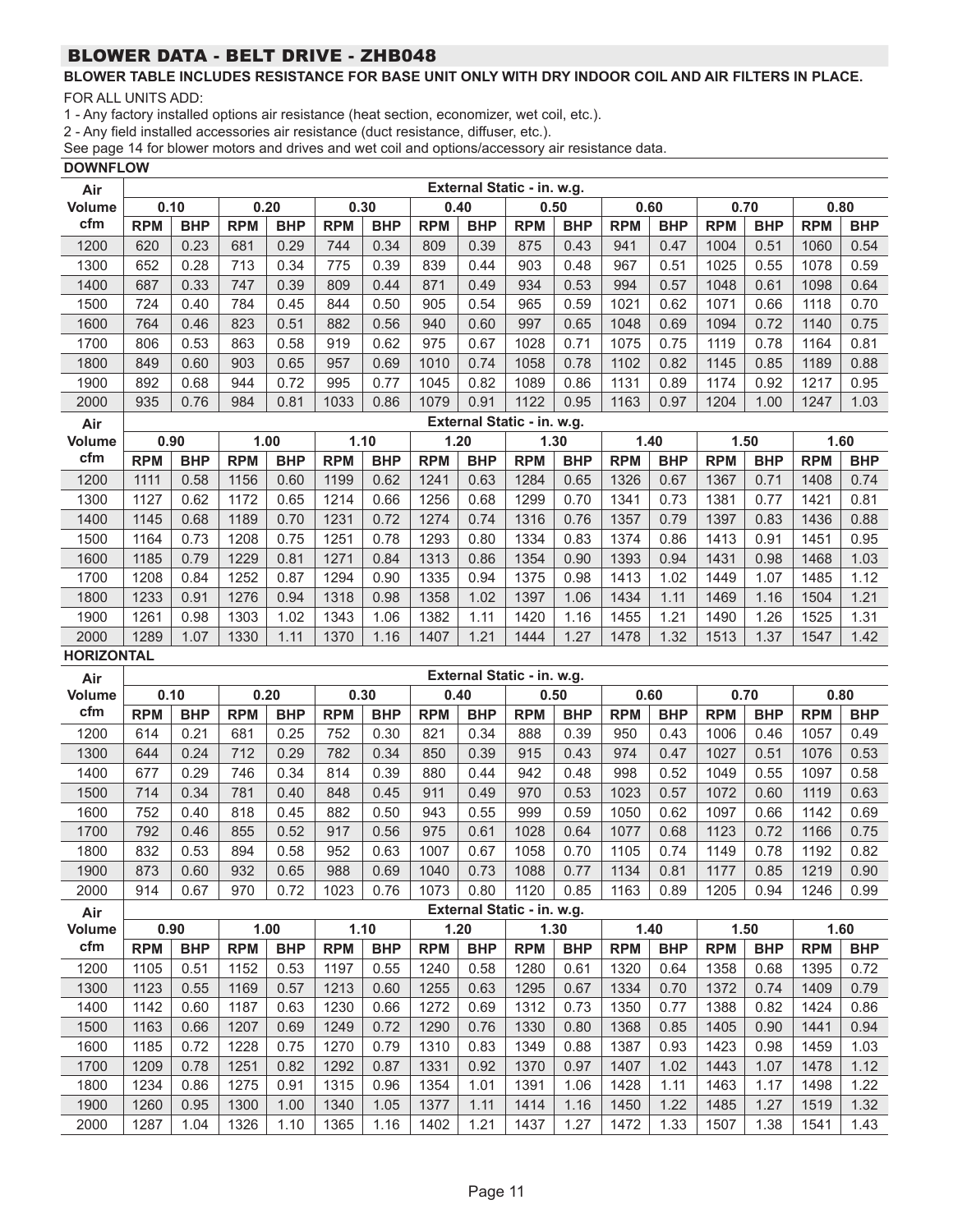# **BLOWER TABLE INCLUDES RESISTANCE FOR BASE UNIT ONLY WITH DRY INDOOR COIL AND AIR FILTERS IN PLACE.**

FOR ALL UNITS ADD:

1 - Any factory installed options air resistance (heat section, economizer, wet coil, etc.).

2 - Any field installed accessories air resistance (duct resistance, diffuser, etc.).

See page 14 for blower motors and drives and wet coil and options/accessory air resistance data.

**DOWNFLOW**

| Air               | External Static - in. w.g. |            |            |            |            |            |            |            |                            |            |            |            |            |            |            |            |
|-------------------|----------------------------|------------|------------|------------|------------|------------|------------|------------|----------------------------|------------|------------|------------|------------|------------|------------|------------|
| <b>Volume</b>     | 0.10                       |            |            | 0.20       |            | 0.30       | 0.40       |            | 0.50                       |            | 0.60       |            |            | 0.70       |            | 0.80       |
| cfm               | <b>RPM</b>                 | <b>BHP</b> | <b>RPM</b> | <b>BHP</b> | <b>RPM</b> | <b>BHP</b> | <b>RPM</b> | <b>BHP</b> | <b>RPM</b>                 | <b>BHP</b> | <b>RPM</b> | <b>BHP</b> | <b>RPM</b> | <b>BHP</b> | <b>RPM</b> | <b>BHP</b> |
| 1600              | 522                        | 0.27       | 552        | 0.32       | 585        | 0.37       | 619        | 0.43       | 656                        | 0.48       | 693        | 0.53       | 732        | 0.59       | 771        | 0.64       |
| 1700              | 539                        | 0.32       | 570        | 0.37       | 603        | 0.43       | 638        | 0.48       | 674                        | 0.53       | 711        | 0.59       | 749        | 0.64       | 787        | 0.69       |
| 1800              | 558                        | 0.38       | 589        | 0.43       | 623        | 0.48       | 658        | 0.54       | 694                        | 0.59       | 730        | 0.64       | 767        | 0.70       | 803        | 0.75       |
| 1900              | 578                        | 0.44       | 610        | 0.49       | 643        | 0.54       | 678        | 0.60       | 714                        | 0.65       | 749        | 0.70       | 785        | 0.76       | 819        | 0.82       |
| 2000              | 600                        | 0.50       | 632        | 0.56       | 665        | 0.61       | 699        | 0.66       | 734                        | 0.71       | 769        | 0.77       | 803        | 0.83       | 837        | 0.90       |
| 2100              | 623                        | 0.57       | 655        | 0.62       | 688        | 0.68       | 721        | 0.73       | 755                        | 0.79       | 789        | 0.84       | 822        | 0.91       | 854        | 0.98       |
| 2200              | 647                        | 0.65       | 678        | 0.70       | 711        | 0.75       | 743        | 0.81       | 776                        | 0.86       | 809        | 0.93       | 841        | 1.00       | 872        | 1.06       |
| 2300              | 671                        | 0.73       | 702        | 0.78       | 734        | 0.83       | 766        | 0.89       | 798                        | 0.95       | 829        | 1.02       | 860        | 1.09       | 890        | 1.16       |
| 2400              | 696                        | 0.81       | 726        | 0.87       | 757        | 0.92       | 788        | 0.98       | 819                        | 1.04       | 850        | 1.11       | 880        | 1.19       | 909        | 1.26       |
| Air               |                            |            |            |            |            |            |            |            | External Static - in. w.g. |            |            |            |            |            |            |            |
| <b>Volume</b>     | 0.90                       |            |            | 1.00       |            | 1.10       |            | 1.20       |                            | 1.30       | 1.40       |            |            | 1.50       |            | 1.60       |
| cfm               | <b>RPM</b>                 | <b>BHP</b> | <b>RPM</b> | <b>BHP</b> | <b>RPM</b> | <b>BHP</b> | <b>RPM</b> | <b>BHP</b> | <b>RPM</b>                 | <b>BHP</b> | <b>RPM</b> | <b>BHP</b> | <b>RPM</b> | <b>BHP</b> | <b>RPM</b> | <b>BHP</b> |
| 1600              | 809                        | 0.69       | 844        | 0.74       | 877        | 0.80       | 908        | 0.85       | 936                        | 0.91       | 963        | 0.97       | 989        | 1.02       | 1014       | 1.08       |
| 1700              | 823                        | 0.75       | 857        | 0.80       | 889        | 0.86       | 919        | 0.92       | 947                        | 0.97       | 973        | 1.03       | 999        | 1.09       | 1024       | 1.14       |
| 1800              | 838                        | 0.81       | 870        | 0.87       | 901        | 0.92       | 931        | 0.98       | 958                        | 1.04       | 984        | 1.10       | 1009       | 1.16       | 1034       | 1.22       |
| 1900              | 853                        | 0.88       | 885        | 0.94       | 915        | 0.99       | 944        | 1.05       | 971                        | 1.11       | 996        | 1.17       | 1021       | 1.23       | 1045       | 1.29       |
| 2000              | 869                        | 0.96       | 899        | 1.01       | 929        | 1.07       | 957        | 1.13       | 984                        | 1.19       | 1009       | 1.25       | 1033       | 1.31       | 1058       | 1.38       |
| 2100              | 885                        | 1.04       | 915        | 1.10       | 944        | 1.15       | 971        | 1.22       | 997                        | 1.28       | 1022       | 1.34       | 1046       | 1.40       | 1070       | 1.46       |
| 2200              | 902                        | 1.13       | 931        | 1.19       | 959        | 1.24       | 986        | 1.31       | 1012                       | 1.37       | 1036       | 1.43       | 1060       | 1.50       | 1084       | 1.56       |
| 2300              | 920                        | 1.23       | 948        | 1.29       | 975        | 1.35       | 1001       | 1.41       | 1027                       | 1.47       | 1051       | 1.53       | 1075       | 1.60       | 1098       | 1.66       |
| 2400              | 938                        | 1.33       | 965        | 1.39       | 992        | 1.45       | 1017       | 1.52       | 1042                       | 1.58       | 1066       | 1.64       | 1090       | 1.70       | 1113       | 1.77       |
| <b>HORIZONTAL</b> |                            |            |            |            |            |            |            |            |                            |            |            |            |            |            |            |            |
| Air               |                            |            |            |            |            |            |            |            | External Static - in. w.g. |            |            |            |            |            |            |            |
| Volume            | 0.10                       |            | 0.20       |            |            | 0.30       | 0.40       |            | 0.50                       |            | 0.60       |            | 0.70       |            |            | 0.80       |
| cfm               | <b>RPM</b>                 | <b>BHP</b> | <b>RPM</b> | <b>BHP</b> | <b>RPM</b> | <b>BHP</b> | <b>RPM</b> | <b>BHP</b> | <b>RPM</b>                 | <b>BHP</b> | <b>RPM</b> | <b>BHP</b> | <b>RPM</b> | <b>BHP</b> | <b>RPM</b> | <b>BHP</b> |
| 1600              | 525                        | 0.30       | 561        | 0.34       | 597        | 0.39       | 635        | 0.43       | 673                        | 0.47       | 711        | 0.51       | 748        | 0.56       | 784        | 0.61       |
| 1700              | 543                        | 0.34       | 578        | 0.39       | 615        | 0.43       | 653        | 0.48       | 691                        | 0.52       | 728        | 0.57       | 765        | 0.62       | 800        | 0.67       |
| 1800              | 561                        | 0.39       | 597        | 0.44       | 635        | 0.49       | 672        | 0.53       | 710                        | 0.58       | 746        | 0.63       | 782        | 0.68       | 816        | 0.73       |
| 1900              | 581                        | 0.44       | 618        | 0.49       | 655        | 0.54       | 692        | 0.59       | 729                        | 0.64       | 765        | 0.69       | 800        | 0.75       | 833        | 0.80       |
| 2000              | 602                        | 0.50       | 639        | 0.55       | 676        | 0.61       | 713        | 0.66       | 749                        | 0.71       | 784        | 0.76       | 818        | 0.82       | 850        | 0.88       |
| 2100              | 625                        | 0.57       | 661        | 0.62       | 698        | 0.67       | 735        | 0.73       | 770                        | 0.78       | 804        | 0.84       | 837        | 0.90       | 868        | 0.96       |
| 2200              | 648                        | 0.64       | 685        | 0.69       | 721        | 0.75       | 757        | 0.80       | 791                        | 0.86       | 824        | 0.92       | 856        | 0.98       | 886        | 1.05       |
| 2300              | 673                        | 0.71       | 709        | 0.77       | 745        | 0.83       | 780        | 0.88       | 813                        | 0.94       | 845        | 1.01       | 876        | 1.08       | 905        | 1.15       |
| 2400              | 699                        | 0.79       | 734        | 0.85       | 769        | 0.91       | 803        | 0.97       | 835                        | 1.04       | 866        | 1.11       | 896        | 1.18       | 924        | 1.25       |
| Air               |                            |            |            |            |            |            |            |            | External Static - in. w.g. |            |            |            |            |            |            |            |
| <b>Volume</b>     | 0.90                       |            |            | 1.00       |            | 1.10       |            | 1.20       |                            | 1.30       | 1.40       |            |            | 1.50       |            | 1.60       |
| cfm               | <b>RPM</b>                 | <b>BHP</b> | <b>RPM</b> | <b>BHP</b> | <b>RPM</b> | <b>BHP</b> | <b>RPM</b> | <b>BHP</b> | <b>RPM</b>                 | <b>BHP</b> | <b>RPM</b> | <b>BHP</b> | <b>RPM</b> | <b>BHP</b> | <b>RPM</b> | <b>BHP</b> |
| 1600              | 819                        | 0.66       | 851        | 0.72       | 883        | 0.77       | 913        | 0.83       | 943                        | 0.89       | 971        | 0.95       | 998        | 1.01       | 1024       | 1.07       |
| 1700              | 833                        | 0.72       | 865        | 0.78       | 896        | 0.84       | 926        | 0.90       | 954                        | 0.96       | 982        | 1.02       | 1009       | 1.08       | 1034       | 1.14       |
| 1800              | 848                        | 0.79       | 880        | 0.85       | 910        | 0.92       | 939        | 0.98       | 967                        | 1.04       | 994        | 1.10       | 1020       | 1.16       | 1045       | 1.23       |
| 1900              | 864                        | 0.87       | 895        | 0.93       | 924        | 0.99       | 953        | 1.06       | 980                        | 1.12       | 1007       | 1.18       | 1032       | 1.25       | 1056       | 1.31       |
| 2000              | 881                        | 0.95       | 911        | 1.01       | 940        | 1.08       | 967        | 1.14       | 994                        | 1.21       | 1020       | 1.27       | 1044       | 1.34       | 1068       | 1.40       |
| 2100              | 898                        | 1.03       | 927        | 1.10       | 955        | 1.17       | 982        | 1.23       | 1008                       | 1.30       | 1033       | 1.37       | 1057       | 1.43       | 1080       | 1.50       |
| 2200              | 916                        | 1.12       | 944        | 1.19       | 971        | 1.26       | 998        | 1.33       | 1023                       | 1.40       | 1047       | 1.47       | 1071       | 1.54       | 1093       | 1.60       |
| 2300              | 934                        | 1.22       | 961        | 1.29       | 988        | 1.36       | 1014       | 1.43       | 1038                       | 1.50       | 1062       | 1.58       | 1085       | 1.65       | 1107       | 1.71       |
| 2400              | 952                        | 1.32       | 979        | 1.40       | 1005       | 1.47       | 1030       | 1.54       | 1054                       | 1.62       | 1077       | 1.69       | 1099       | 1.76       | 1121       | 1.83       |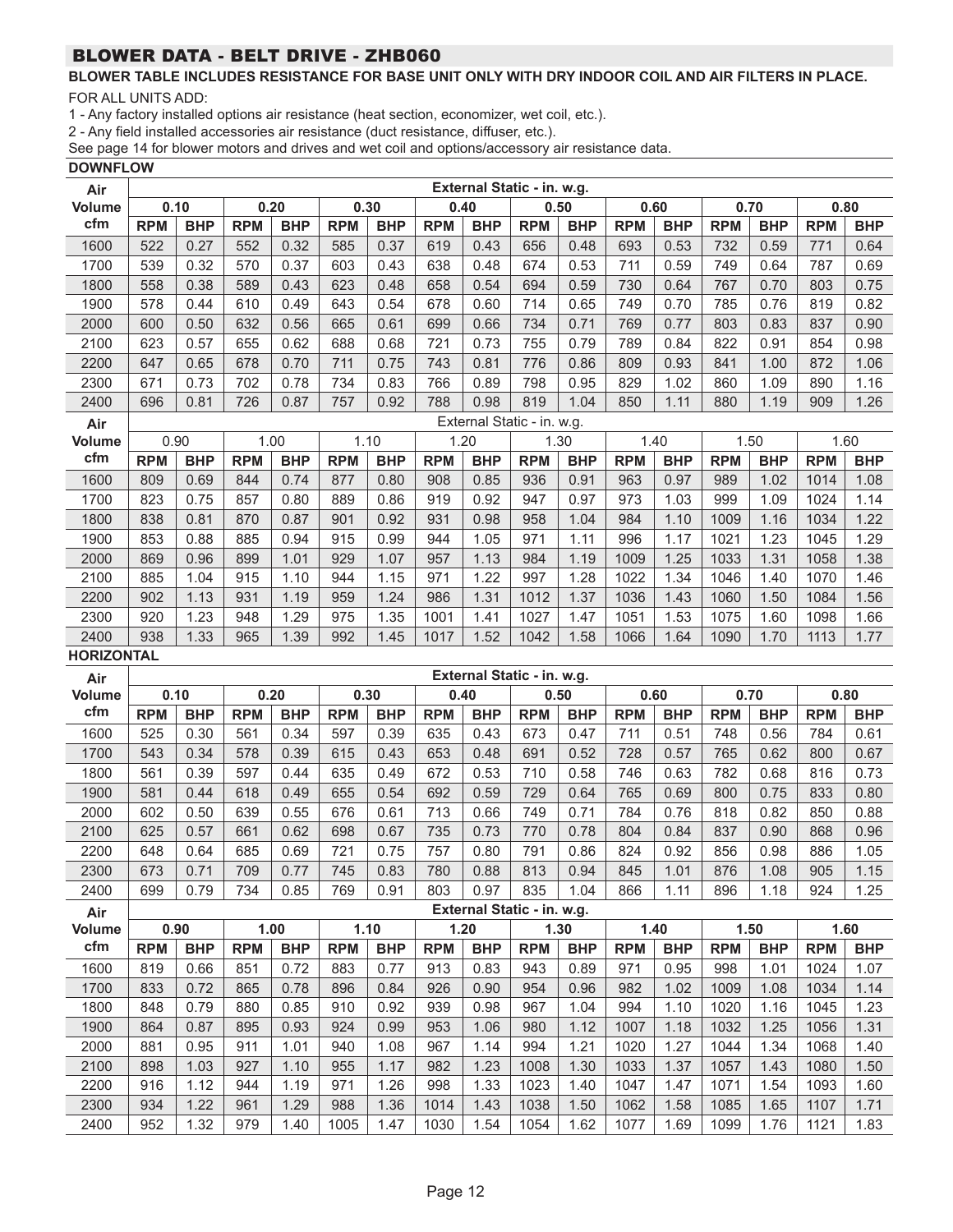# **BLOWER TABLE INCLUDES RESISTANCE FOR BASE UNIT ONLY WITH DRY INDOOR COIL AND AIR FILTERS IN PLACE.**

FOR ALL UNITS ADD:

1 - Any factory installed options air resistance (heat section, economizer, wet coil, etc.).

2 - Any field installed accessories air resistance (duct resistance, diffuser, etc.).

See page 14 for blower motors and drives and wet coil and options/accessory air resistance data.

|  | <b>DOWNFLOW</b> |  |
|--|-----------------|--|
|  |                 |  |

| Air               |            |            |            |              |            |            |            |                 | External Static - in. w.g. |            |            |                   |            |              |            |              |  |
|-------------------|------------|------------|------------|--------------|------------|------------|------------|-----------------|----------------------------|------------|------------|-------------------|------------|--------------|------------|--------------|--|
| <b>Volume</b>     | 0.10       |            |            | 0.20         | 0.30       |            | 0.40       |                 |                            | 0.50       |            | 0.60              | 0.70       |              |            | 0.80         |  |
| cfm               | <b>RPM</b> | <b>BHP</b> | <b>RPM</b> | <b>BHP</b>   | <b>RPM</b> | <b>BHP</b> | <b>RPM</b> | <b>BHP</b>      | <b>RPM</b>                 | <b>BHP</b> | <b>RPM</b> | <b>BHP</b>        | <b>RPM</b> | <b>BHP</b>   | <b>RPM</b> | <b>BHP</b>   |  |
| 1800              | 558        | 0.38       | 589        | 0.43         | 623        | 0.48       | 658        | 0.54            | 694                        | 0.59       | 730        | 0.64              | 767        | 0.70         | 803        | 0.75         |  |
| 1900              | 578        | 0.44       | 610        | 0.49         | 643        | 0.54       | 678        | 0.60            | 714                        | 0.65       | 749        | 0.70              | 785        | 0.76         | 819        | 0.82         |  |
| 2000              | 600        | 0.50       | 632        | 0.56         | 665        | 0.61       | 699        | 0.66            | 734                        | 0.71       | 769        | 0.77              | 803        | 0.83         | 837        | 0.90         |  |
| 2100              | 623        | 0.57       | 655        | 0.62         | 688        | 0.68       | 721        | 0.73            | 755                        | 0.79       | 789        | 0.84              | 822        | 0.91         | 854        | 0.98         |  |
| 2200              | 647        | 0.65       | 678        | 0.70         | 711        | 0.75       | 743        | 0.81            | 776                        | 0.86       | 809        | 0.93              | 841        | 1.00         | 872        | 1.06         |  |
| 2300              | 671        | 0.73       | 702        | 0.78         | 734        | 0.83       | 766        | 0.89            | 798                        | 0.95       | 829        | 1.02              | 860        | 1.09         | 890        | 1.16         |  |
| 2400              | 696        | 0.81       | 726        | 0.87         | 757        | 0.92       | 788        | 0.98            | 819                        | 1.04       | 850        | 1.11              | 880        | 1.19         | 909        | 1.26         |  |
| 2500              | 720        | 0.90       | 750        | 0.95         | 780        | 1.01       | 811        | 1.07            | 841                        | 1.14       | 871        | 1.22              | 900        | 1.30         | 929        | 1.37         |  |
| 2600              | 745        | 0.99       | 774        | 1.05         | 804        | 1.11       | 834        | 1.17            | 864                        | 1.25       | 893        | 1.33              | 921        | 1.41         | 949        | 1.49         |  |
|                   |            |            |            |              |            |            |            |                 |                            |            |            |                   |            |              |            |              |  |
| 2700              | 770        | 1.09       | 799        | 1.15         | 828        | 1.21       | 858        | 1.28            | 887                        | 1.36       | 916        | 1.44              | 943        | 1.53         | 969        | 1.61         |  |
| 2800              | 795        | 1.19       | 824        | 1.25         | 853        | 1.33       | 882        | 1.40            | 911                        | 1.48       | 939        | 1.56              | 965        | 1.65         | 990        | 1.73         |  |
| 2900              | 820        | 1.30       | 849        | 1.37         | 878        | 1.45       | 907        | 1.53            | 935                        | 1.61       | 962        | 1.70              | 988        | 1.78         | 1012       | 1.86         |  |
| Air               |            |            |            |              |            |            |            |                 | External Static - in. w.g. |            |            |                   |            |              |            |              |  |
| <b>Volume</b>     | 0.90       |            |            | 1.00         | 1.10       |            | 1.20       |                 | 1.30                       |            |            | 1.40              | 1.50       |              | 1.60       |              |  |
| cfm               | <b>RPM</b> | <b>BHP</b> | <b>RPM</b> | <b>BHP</b>   | <b>RPM</b> | <b>BHP</b> | <b>RPM</b> | <b>BHP</b>      | <b>RPM</b>                 | <b>BHP</b> | <b>RPM</b> | <b>BHP</b>        | <b>RPM</b> | <b>BHP</b>   | <b>RPM</b> | <b>BHP</b>   |  |
| 1800              | 838        | 0.81       | 870        | 0.87         | 901        | 0.92       | 931        | 0.98            | 958                        | 1.04       | 984        | 1.10              | 1009       | 1.16         | 1034       | 1.22         |  |
| 1900              | 853        | 0.88       | 885        | 0.94         | 915        | 0.99       | 944        | 1.05            | 971                        | 1.11       | 996        | 1.17              | 1021       | 1.23         | 1045       | 1.29         |  |
| 2000              | 869        | 0.96       | 899        | 1.01         | 929        | 1.07       | 957        | 1.13            | 984                        | 1.19       | 1009       | 1.25              | 1033       | 1.31         | 1058       | 1.38         |  |
| 2100              | 885        | 1.04       | 915        | 1.10         | 944        | 1.15       | 971        | 1.22            | 997                        | 1.28       | 1022       | 1.34              | 1046       | 1.40         | 1070       | 1.46         |  |
| 2200              | 902        | 1.13       | 931        | 1.19         | 959        | 1.24       | 986        | 1.31            | 1012                       | 1.37       | 1036       | 1.43              | 1060       | 1.50         | 1084       | 1.56         |  |
| 2300              | 920        | 1.23       | 948        | 1.29         | 975        | 1.35       | 1001       | 1.41            | 1027                       | 1.47       | 1051       | 1.53              | 1075       | 1.60         | 1098       | 1.66         |  |
| 2400              | 938        | 1.33       | 965        | 1.39         | 992        | 1.45       | 1017       | 1.52            | 1042                       | 1.58       | 1066       | 1.64              | 1090       | 1.70         | 1113       | 1.77         |  |
| 2500              | 956        | 1.44       | 983        | 1.51         | 1009       | 1.57       | 1034       | 1.63            | 1059                       | 1.69       | 1082       | 1.75              | 1105       | 1.82         | 1128       | 1.88         |  |
| 2600              | 975        | 1.56       | 1001       | 1.63         | 1026       | 1.69       | 1051       | 1.75            | 1075                       | 1.81       | 1098       | 1.87              | 1121       | 1.93         | 1143       | 2.00         |  |
| 2700              | 995        | 1.68       | 1020       | 1.75         | 1044       | 1.81       | 1069       | 1.87            | 1092                       | 1.93       | 1114       | 1.99              | 1136       | 2.06         | 1158       | 2.13         |  |
| 2800              | 1015       | 1.81       | 1039       | 1.87         | 1063       | 1.94       | 1086       | 2.00            | 1109                       | 2.06       | 1131       | 2.12              | 1152       | 2.19         | 1174       | 2.26         |  |
| 2900              | 1035       | 1.94       | 1058       | 2.00         | 1081       | 2.07       | 1104       | 2.13            | 1126                       | 2.19       | 1147       | 2.26              | 1168       | 2.33         | 1189       | 2.40         |  |
| <b>HORIZONTAL</b> |            |            |            |              |            |            |            |                 |                            |            |            |                   |            |              |            |              |  |
| Air               |            |            |            |              |            |            |            |                 | External Static - in. w.g. |            |            |                   |            |              |            |              |  |
| <b>Volume</b>     | 0.10       |            |            | 0.20         | 0.30       |            | 0.40       |                 | 0.50                       |            |            | 0.60              | 0.70       |              | 0.80       |              |  |
| cfm               | <b>RPM</b> | <b>BHP</b> | <b>RPM</b> | <b>BHP</b>   | <b>RPM</b> | <b>BHP</b> | <b>RPM</b> | <b>BHP</b>      | <b>RPM</b>                 | <b>BHP</b> | <b>RPM</b> | <b>BHP</b>        | <b>RPM</b> | <b>BHP</b>   | <b>RPM</b> | <b>BHP</b>   |  |
| 1800              | 561        | 0.39       | 597        | 0.44         | 635        | 0.49       | 672        | 0.53            | 710                        | 0.58       | 746        | 0.63              | 782        | 0.68         | 816        | 0.73         |  |
|                   |            |            |            |              |            |            | 692        | 0.59            |                            | 0.64       | 765        | 0.69              |            |              |            |              |  |
|                   |            | 0.44       |            |              |            |            |            |                 |                            |            |            |                   |            |              |            |              |  |
| 1900              | 581        |            | 618        | 0.49         | 655        | 0.54       |            |                 | 729                        |            |            |                   | 800        | 0.75         | 833        | 0.80         |  |
| 2000              | 602        | 0.50       | 639        | 0.55         | 676        | 0.61       | 713        | 0.66            | 749                        | 0.71       | 784        | 0.76              | 818        | 0.82         | 850        | 0.88         |  |
| 2100              | 625        | 0.57       | 661        | 0.62         | 698        | 0.67       | 735        | 0.73            | 770                        | 0.78       | 804        | 0.84              | 837        | 0.90         | 868        | 0.96         |  |
| 2200              | 648        | 0.64       | 685        | 0.69         | 721        | 0.75       | 757        | 0.80            | 791                        | 0.86       | 824        | 0.92              | 856        | 0.98         | 886        | 1.05         |  |
| 2300              | 673        | 0.71       | 709        | 0.77         | 745        | 0.83       | 780        | 0.88            | 813                        | 0.94       | 845        | 1.01              | 876        | 1.08         | 905        | 1.15         |  |
| 2400              | 699        | 0.79       | 734        | 0.85         | 769        | 0.91       | 803        | 0.97            | 835                        | 1.04       | 866        | 1.11              | 896        | 1.18         | 924        | 1.25         |  |
| 2500              | 725        | 0.88       | 759        | 0.94         | 793        | 1.00       | 826        | 1.07<br>1.17    | 857                        | 1.14       | 887        | $\overline{1.21}$ | 916        | 1.28<br>1.40 | 944<br>964 | 1.36<br>1.48 |  |
| 2600              | 752<br>779 | 0.97       | 785        | 1.04<br>1.14 | 818        | 1.10       | 850        |                 | 880<br>902                 | 1.25       | 909        | 1.32              | 937        |              |            |              |  |
| 2700              |            | 1.07       | 811        |              | 843        | 1.21       | 873        | 1.29            |                            | 1.37       | 931        | 1.44              | 958        | 1.52         | 984        | 1.60         |  |
| 2800              | 805        | 1.18       | 837        | 1.26         | 868        | 1.33       | 897        | 1.41            | 925                        | 1.49       | 952        | 1.57              | 979        | 1.66         | 1004       | 1.74         |  |
| 2900              | 832        | 1.30       | 863        | 1.38         | 892        | 1.46       | 921        | 1.54            | 948                        | 1.63       | 974        | 1.71              | 1000       | 1.80         | 1024       | 1.88         |  |
| Air               |            |            |            |              |            |            |            |                 | External Static - in. w.g. |            |            |                   |            |              |            |              |  |
| <b>Volume</b>     | 0.90       |            |            | 1.00         |            | 1.10       | 1.20       |                 |                            | 1.30       |            | 1.40              | 1.50       |              | 1.60       |              |  |
| cfm               | <b>RPM</b> | <b>BHP</b> | <b>RPM</b> | <b>BHP</b>   | <b>RPM</b> | <b>BHP</b> | <b>RPM</b> | <b>BHP</b>      | <b>RPM</b>                 | <b>BHP</b> | <b>RPM</b> | <b>BHP</b>        | <b>RPM</b> | <b>BHP</b>   | <b>RPM</b> | <b>BHP</b>   |  |
| 1800              | 848        | 0.79       | 880        | 0.85         | 910        | 0.92       | 939        | 0.98            | 967                        | 1.04       | 994        | 1.10              | 1020       | 1.16         | 1045       | 1.23         |  |
| 1900              | 864        | 0.87       | 895        | 0.93         | 924        | 0.99       | 953        | 1.06            | 980                        | 1.12       | 1007       | 1.18              | 1032       | 1.25         | 1056       | 1.31         |  |
| 2000              | 881        | 0.95       | 911        | 1.01         | 940        | 1.08       | 967        | 1.14            | 994                        | 1.21       | 1020       | 1.27              | 1044       | 1.34         | 1068       | 1.40         |  |
| 2100              | 898        | 1.03       | 927        | 1.10         | 955        | 1.17       | 982        | 1.23            | 1008                       | 1.30       | 1033       | 1.37              | 1057       | 1.43         | 1080       | 1.50         |  |
| 2200              | 916        | 1.12       | 944        | 1.19         | 971        | 1.26       | 998        | 1.33            | 1023                       | 1.40       | 1047       | 1.47              | 1071       | 1.54         | 1093       | 1.60         |  |
| 2300              | 934        | 1.22       | 961        | 1.29         | 988        | 1.36       | 1014       | 1.43            | 1038                       | 1.50       | 1062       | 1.58              | 1085       | 1.65         | 1107       | 1.71         |  |
| 2400              | 952        | 1.32       | 979        | 1.40         | 1005       | 1.47       | 1030       | 1.54            | 1054                       | 1.62       | 1077       | 1.69              | 1099       | 1.76         | 1121       | 1.83         |  |
| 2500              | 971        | 1.43       | 997        | 1.51         | 1022       | 1.59       | 1046       | 1.66            | 1069                       | 1.74       | 1092       | 1.81              | 1114       | 1.88         | 1135       | 1.95         |  |
| 2600              | 990        | 1.55       | 1015       | 1.63         | 1039       | 1.71       | 1063       | 1.79            | 1086                       | 1.86       | 1108       | 1.94              | 1129       | 2.01         | 1150       | 2.07         |  |
| 2700              | 1009       | 1.68       | 1034       | 1.76         | 1057       | 1.84       | 1080       | 1.92            | 1102                       | 1.99       | 1124       | 2.07              | 1145       | 2.14         | 1166       | 2.21         |  |
| 2800              | 1028       | 1.82       | 1052       | 1.9          | 1075       | 1.98       | 1097       | 2.06            | 1119                       | 2.13       | 1140       | 2.21              | 1161       | 2.28         | 1182       | 2.34         |  |
| 2900              | 1048       | 1.96       | 1071       | 2.04         | 1093       | 2.12       | 1115       | 2.20<br>Page 13 | 1136                       | 2.28       | 1157       | 2.35              | 1177       | 2.42         | 1198       | 2.48         |  |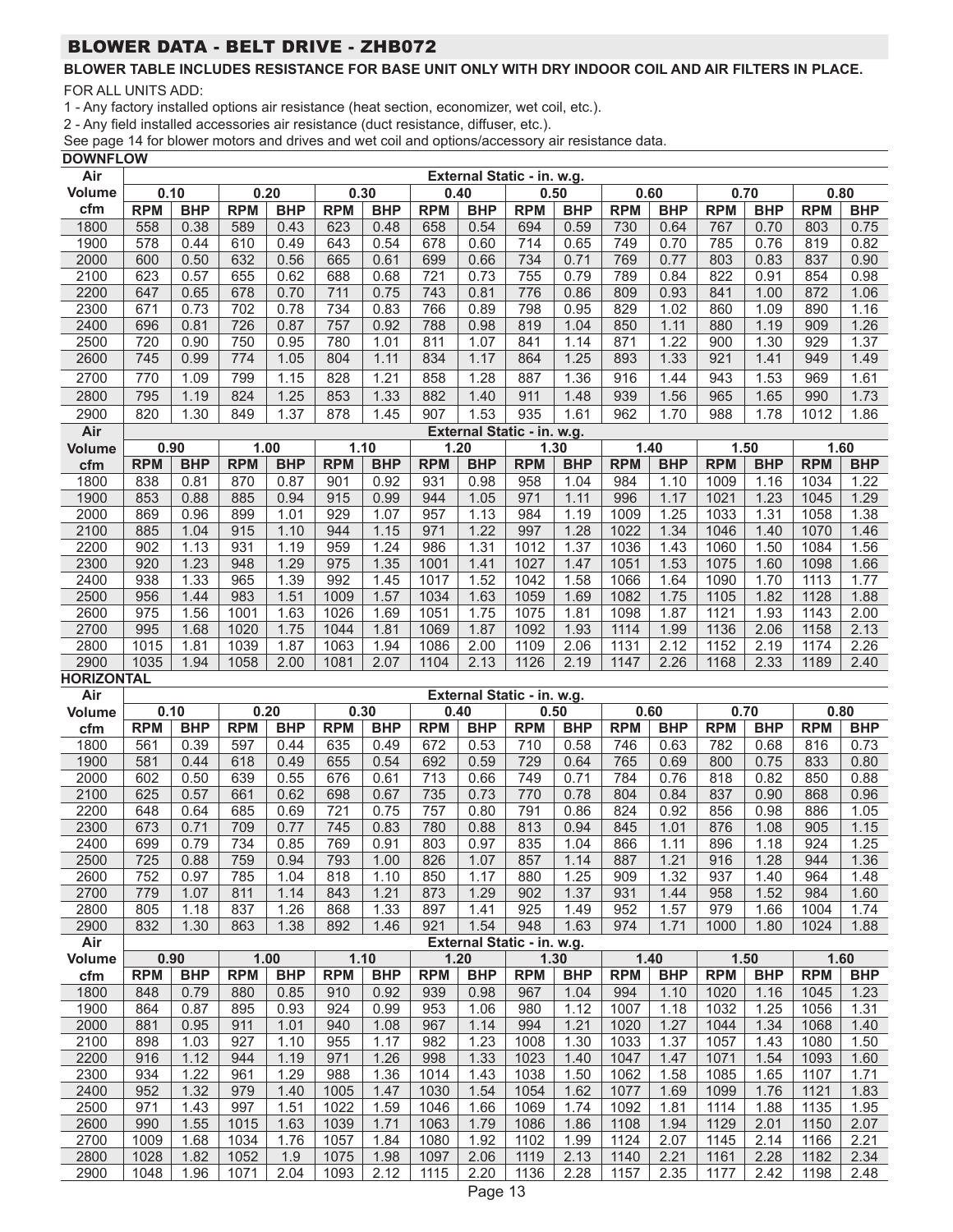# BLOWER DATA

#### **DRIVE KIT SPECIFICATIONS - ZHB036, 048, 060**

| Model No.     |                | <b>Blower Motor Choice (HP)</b> |                | <b>Drive Kit</b> | <b>RPM</b>     |                |                    |              |
|---------------|----------------|---------------------------------|----------------|------------------|----------------|----------------|--------------------|--------------|
|               | <b>Nominal</b> | <b>Maximum</b>                  | <b>Nominal</b> | <b>Maximum</b>   | <b>Nominal</b> | <b>Maximum</b> | No.                | Range        |
| <b>ZHB036</b> | 10.75          | 0.86                            | 2 <sub>1</sub> | 1.15             | 11.5           | 1.7            | <b>ZA01</b>        | 678 - 1035   |
|               |                |                                 |                |                  |                |                | <b>ZA04</b>        | $964 - 1471$ |
| <b>ZHB048</b> | 10.75          | 0.86                            | 2 <sub>1</sub> | 1.15             | 11.5           | 1.7            | ZA02               | 803 - 1226   |
|               |                |                                 |                |                  |                |                | $3$ ZA05           | 1098 - 1490  |
|               |                |                                 |                |                  |                |                | ZAA01              | 522 - 784    |
| <b>ZHB060</b> | $- - -$        | $- - -$                         | $+1$           | 1.15             | 1.5            | 1.7            | ZAA02              | 632 - 875    |
|               |                |                                 |                |                  |                |                | <sup>3</sup> ZAA03 | 798 - 1105   |

#### **DRIVE KIT SPECIFICATIONS - ZHB072**

| <b>Model</b> |                | <b>Motor HP</b> | No. of        | <b>Drive Kits and RPM Range</b> |            |              |  |  |
|--------------|----------------|-----------------|---------------|---------------------------------|------------|--------------|--|--|
| No.          | <b>Nominal</b> | <b>Maximum</b>  | <b>Speeds</b> | <b>ZAA02</b>                    | ZAA03      | $4$ ZAA04    |  |  |
| 072          |                | 1.15            |               | 632 - 875                       | $- - -$    | $- - -$      |  |  |
|              | 11.5           | 1.7             |               | $\frac{1}{2}$                   | 798 - 1105 | $- - -$      |  |  |
|              |                | 2.3             |               | $\frac{1}{2}$                   | $- - -$    | $921 - 1228$ |  |  |

NOTE - Using total air volume and system static pressure requirements determine from blower performance tables rpm and motor hp required. Maximum usable hp of motors furnished are shown. In Canada, nominal motor hp is also maximum usable motor hp. If motors of comparable hp are used, be sure to keep within the service factor limitations outlined on the motor nameplate.

1 0.75 and 1.5 hp motors are only available for 208/230V-1ph applications.

<sup>2</sup> 1 hp blower motor is not available for 208/230V-1ph applications.

<sup>3</sup> 1.5 hp blower motor is required with the ZA05 and ZA06 drive kits.

4 2 hp blower motor is required with the ZAA04 drive kit.

#### **POWER EXHAUST FAN PERFORMANCE**

| Return Air System Static Pressure - in. w.g. | <b>Air Volume Exhausted</b><br>cfm |  |  |  |  |  |
|----------------------------------------------|------------------------------------|--|--|--|--|--|
| 0.00                                         | 1865                               |  |  |  |  |  |
| 0.05                                         | 1785                               |  |  |  |  |  |
| 0.10                                         | 1710                               |  |  |  |  |  |
| 0.15                                         | 1630                               |  |  |  |  |  |
| 0.20                                         | 1545                               |  |  |  |  |  |
| 0.25                                         | 1450                               |  |  |  |  |  |
| 0.30                                         | 1350                               |  |  |  |  |  |
| 0.35                                         | 1240                               |  |  |  |  |  |

#### **OPTIONS / ACCESSORIES AIR RESISTANCE - in. w.g.**

| <b>Air Volume</b> |               |                |               | <b>Electric</b> | <b>Economizer</b> |                   |  |
|-------------------|---------------|----------------|---------------|-----------------|-------------------|-------------------|--|
| cfm               | <b>ZHB036</b> | ZHB048, ZHB060 | <b>ZHB072</b> | Heat            | <b>Downflow</b>   | <b>Horizontal</b> |  |
| 900               | 0.01          | - - -          | - - -         | 0.05            | 0.03              | 0.04              |  |
| 1000              | 0.01          | - - -          | $- - -$       | 0.06            | 0.03              | 0.05              |  |
| 1100              | 0.02          | - - -          | - - -         | 0.08            | 0.04              | 0.05              |  |
| 1200              | 0.02          | 0.01           |               | 0.09            | 0.05              | 0.06              |  |
| 1300              | 0.02          | 0.02           | - - -         | 0.12            | 0.05              | 0.07              |  |
| 1400              | 0.03          | 0.02           | $- - -$       | 0.17            | 0.06              | 0.08              |  |
| 1500              | 0.03          | 0.02           | - - -         | 0.22            | 0.07              | 0.08              |  |
| 1600              | 0.03          | 0.03           | 0.03          | 0.26            | 0.08              | 0.09              |  |
| 1700              | 0.04          | 0.03           | 0.03          | 0.30            | 0.09              | 0.10              |  |
| 1800              | 0.04          | 0.03           | 0.03          | 0.33            | 0.10              | 0.11              |  |
| 1900              | 0.05          | 0.04           | 0.04          | 0.33            | 0.11              | 0.12              |  |
| 2000              | 0.05          | 0.04           | 0.04          | 0.31            | 0.12              | 0.13              |  |
| 2100              | 0.06          | 0.05           | 0.05          | 0.27            | 0.13              | 0.14              |  |
| 2200              | 0.06          | 0.05           | 0.05          | 0.29            | 0.14              | 0.15              |  |
| 2300              | 0.07          | 0.05           | 0.05          | 0.31            | 0.15              | 0.16              |  |
| 2400              | 0.07          | 0.06           | 0.06          | 0.32            | 0.16              | 0.18              |  |
| 2500              | - - -         | - - -          | 0.06          | 0.34            | 0.18              | 0.19              |  |
| 2600              | $- - -$       | - - -          | 0.07          | 0.38            | 0.19              | 0.20              |  |
| 2700              | $- - -$       | - - -          | 0.07          | 0.42            | 0.20              | 0.21              |  |
| 2800              |               |                | 0.07          | 0.45            | 0.22              | 0.23              |  |
| 2900              | - - -         | - - -          | 0.08          | 0.49            | 0.23              | 0.24              |  |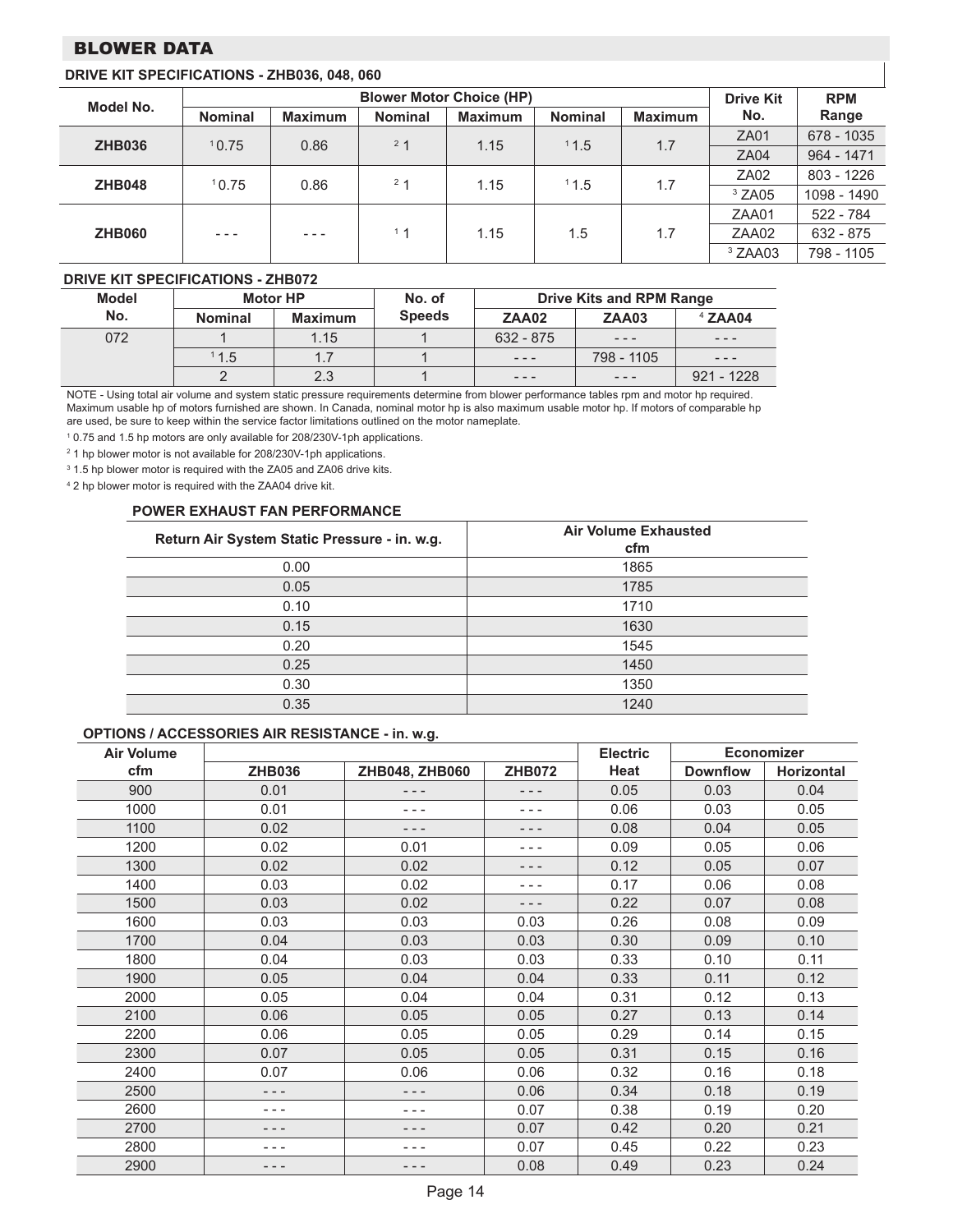# BLOWER DATA

#### **Air Volume cfm RTD9-65 Step-Down Diffuser FD9-65 Flush Diffuser 2 Ends Open 1 Side & 2 Ends Open All Ends & Sides Open** 800 0.15 0.13 0.11 0.11 1000 | 0.19 | 0.16 | 0.14 | 0.14 1200 | 0.25 | 0.20 | 0.17 | 0.17 1400 | 0.33 | 0.26 | 0.20 | 0.20 1600 0.43 0.32 0.20 0.24 1800 | 0.56 | 0.40 | 0.30 | 0.30 2000 0.73 0.50 0.36 0.36 2200 0.95 0.63 0.44 0.44

#### **CEILING DIFFUSERS AIR RESISTANCE (in. w.g.) - 036-060**

### **CEILING DIFFUSER AIR THROW DATA - 036-060**

| Air Volume - cfm | <sup>1</sup> Effective Throw - ft. |               |  |  |  |  |
|------------------|------------------------------------|---------------|--|--|--|--|
| Model No.        | <b>RTD9-65</b>                     | <b>FD9-65</b> |  |  |  |  |
| 800              | $10 - 17$                          | $14 - 18$     |  |  |  |  |
| 1000             | $10 - 17$                          | $15 - 20$     |  |  |  |  |
| 1200             | $11 - 18$                          | $16 - 22$     |  |  |  |  |
| 1400             | $12 - 19$                          | 17 - 24       |  |  |  |  |
| 1600             | $12 - 20$                          | $18 - 25$     |  |  |  |  |
| 1800             | $13 - 21$                          | $20 - 28$     |  |  |  |  |
| 2000             | $14 - 23$                          | $21 - 29$     |  |  |  |  |
| 2200             | $16 - 25$                          | $22 - 30$     |  |  |  |  |

<sup>1</sup> Effective throw based on terminal velocities of 75 ft. per minute.

# **CEILING DIFFUSERS AIR RESISTANCE (in. w.g.) - 072**

|                          |                | RTD9-65S Step-Down Diffuser |                                 | <b>FD9-65S</b>                  |                | RTD11-95S Step-Down Diffuser |                                 |                                 |  |
|--------------------------|----------------|-----------------------------|---------------------------------|---------------------------------|----------------|------------------------------|---------------------------------|---------------------------------|--|
| <b>Air Volume</b><br>cfm | 2 Ends<br>Open | 1 Side &<br>2 Ends Open     | All Ends &<br><b>Sides Open</b> | <b>Flush</b><br><b>Diffuser</b> | 2 Ends<br>Open | 1 Side &<br>2 Ends Open      | All Ends &<br><b>Sides Open</b> | <b>Flush</b><br><b>Diffuser</b> |  |
| 800                      | 0.15           | 0.13                        | 0.11                            | 0.11                            | $- - -$        | - - -                        | - - -                           | - - -                           |  |
| 1000                     | 0.19           | 0.16                        | 0.14                            | 0.14                            | - - -          | - - -                        | - - -                           | - - -                           |  |
| 1200                     | 0.25           | 0.20                        | 0.17                            | 0.17                            | - - -          | - - -                        | - - -                           | - - -                           |  |
| 1400                     | 0.33           | 0.26                        | 0.20                            | 0.20                            | $- - -$        | - - -                        | - - -                           | - - -                           |  |
| 1600                     | 0.43           | 0.32                        | 0.20                            | 0.24                            | - - -          | - - -                        |                                 | - - -                           |  |
| 1800                     | 0.56           | 0.40                        | 0.30                            | 0.30                            | 0.13           | 0.11                         | 0.09                            | 0.09                            |  |
| 2000                     | 0.73           | 0.50                        | 0.36                            | 0.36                            | 0.15           | 0.13                         | 0.11                            | 0.10                            |  |
| 2200                     | 0.95           | 0.63                        | 0.44                            | 0.44                            | 0.18           | 0.15                         | 0.12                            | 0.12                            |  |
| 2400                     |                |                             | - - -                           | - - -                           | 0.21           | 0.18                         | 0.15                            | 0.14                            |  |
| 2600                     |                |                             | - - -                           | - - -                           | 0.24           | 0.21                         | 0.18                            | 0.17                            |  |
| 2800                     |                |                             | - - -                           | - - -                           | 0.27           | 0.24                         | 0.21                            | 0.20                            |  |
| 3000                     | - - -          |                             | - - -                           | - - -                           | 0.32           | 0.29                         | 0.25                            | 0.25                            |  |
| 3200                     |                |                             | - - -                           | - - -                           | 0.41           | 0.37                         | 0.32                            | 0.31                            |  |
| 3400                     |                |                             | - - -                           | - - -                           | 0.50           | 0.45                         | 0.39                            | 0.37                            |  |
| 3600                     |                |                             |                                 | - - -                           | 0.61           | 0.54                         | 0.48                            | 0.44                            |  |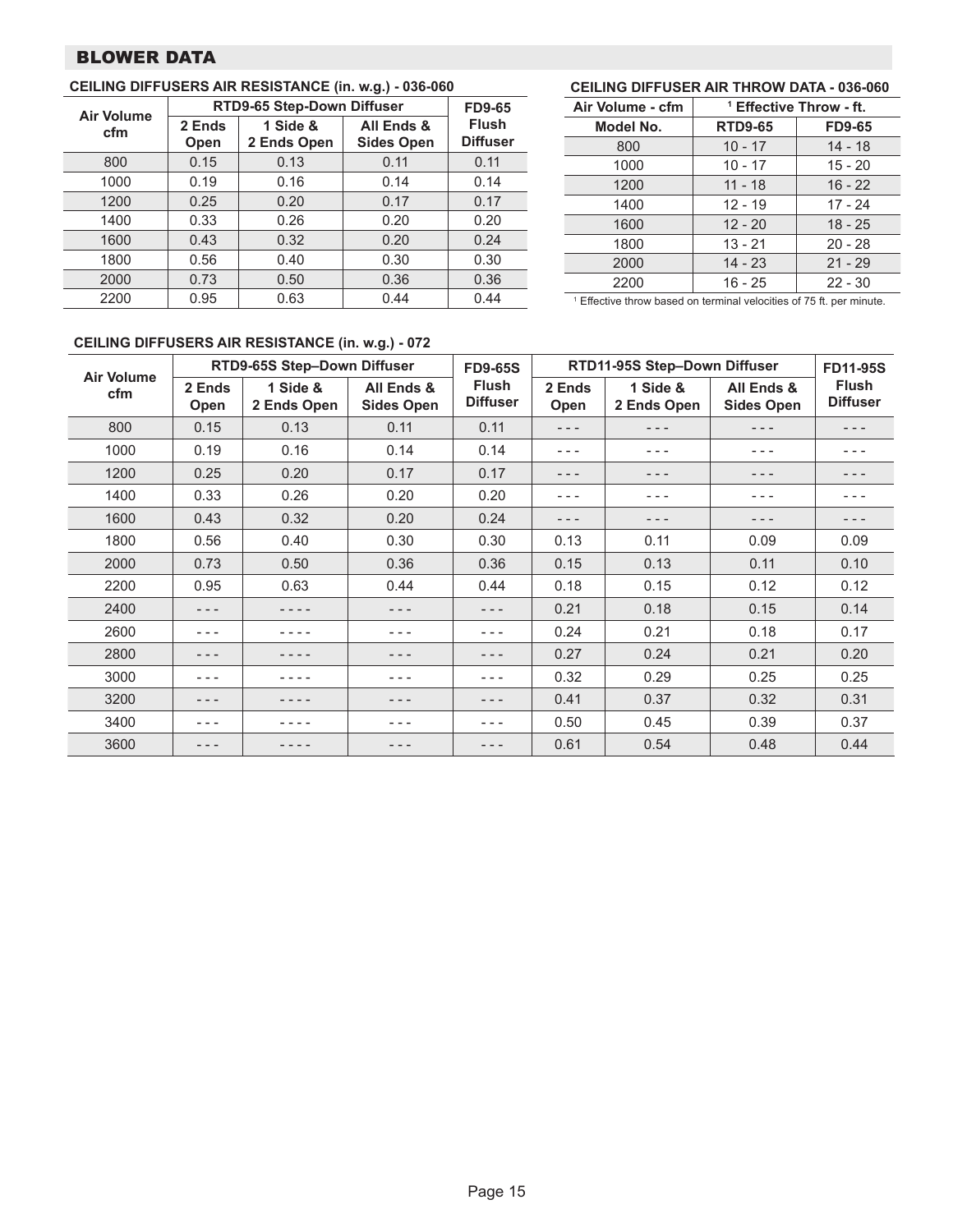| <b>TABLE 2</b>                         |
|----------------------------------------|
| DRIVE COMPONENT MANUFACTURER'S NUMBERS |

<span id="page-15-0"></span>

|                 | DRIVE COMPONENT PART NUMBERS |              |                 |                      |                 |              |  |  |  |  |  |
|-----------------|------------------------------|--------------|-----------------|----------------------|-----------------|--------------|--|--|--|--|--|
| Drive No.       | <b>Motor Pulley</b>          |              |                 | <b>Blower Pulley</b> |                 | <b>Belts</b> |  |  |  |  |  |
|                 | <b>Browning</b>              | OEM          | <b>Browning</b> | <b>OEM</b>           | <b>Browning</b> | <b>OEM</b>   |  |  |  |  |  |
| Z01             | 1VP34 X 7/8                  | 31K6901      | AK54 X 5/8      | 100244-30            | A40             | 100245-17    |  |  |  |  |  |
| Z02             | 1VP34 X 7/8                  | 31K6901      | AK46 X 5/8      | 100244-31            | A39             | 100245-16    |  |  |  |  |  |
| Z03             | 1VP34 X 7/8                  | 31K6901      | AK41 X 5/8      | 100244-28            | A39             | 100245-16    |  |  |  |  |  |
| Z04             | 1VP34 X 7/8                  | 31K6901      | AK39 X 5/8      | 100244-32            | A38             | 100245-15    |  |  |  |  |  |
| Z <sub>05</sub> | 1VP44 X 7/8                  | P-8-1488     | AK49 X 5/8      | 100244-26            | A41             | 100245-18    |  |  |  |  |  |
| Z06             | 1VP50 X 7/8                  | 53J1501      | AK51 X 5/8      | 100244-29            | A42             | 100245-19    |  |  |  |  |  |
| ZAA01           | 1VP34 X 7/8                  | 31K69        | AK69 X 1        | 37L47                | AX51            | 13H01        |  |  |  |  |  |
| ZAA02           | 1VP40 X 7/8                  | <b>79J03</b> | BK80H           | 100788-03            | A53             | 100245-40    |  |  |  |  |  |
| ZAA03           | 1VP40 X 7/8                  | 79J03        | AK59 X 1        | 31K68                | A50             | 100245-29    |  |  |  |  |  |
| ZAA04           | 1VP44 X 7/8                  | P-8-1488     | AK59 X 1        | 31K68                | AX51            | 13H01        |  |  |  |  |  |

#### **TABLE 3**

#### **MINIMUM AIRFLOW - UNITS WITH ELECTRIC HEAT**

| kW   | <b>CFM - Downflow and Horizontal</b> |             |  |  |  |  |  |  |
|------|--------------------------------------|-------------|--|--|--|--|--|--|
|      | ZHB036-048                           | ZHB060, 072 |  |  |  |  |  |  |
| 5    | 960                                  | 1750        |  |  |  |  |  |  |
| 7.5  | 960                                  | 1750        |  |  |  |  |  |  |
| 10   | 960                                  | 1750        |  |  |  |  |  |  |
| 15   | 960                                  | 1750        |  |  |  |  |  |  |
| 22.5 | 1280                                 | 1750        |  |  |  |  |  |  |

Units with electric heat (5-22.5kW) can operate up to 1.6"w.g. maximum static pressure.

**Start-Up**

# **IMPORTANT**

**This unit is equipped with a crankcase heater. Make sure heater is energized 24 hours before unit startup to prevent compressor damage as a result of slugging.**

#### **A-Start-Up**

#### **Heating**

- 1- Set thermostat or temperature control device to initiate a first-stage heating demand.
- 2- A first-stage heating demand (W1) will energize compressors 1 and the outdoor fan.

*Note - L1 reversing valve is de-energized in the heating mode.*

*ZH Units With Optional Electric Heat -*

An increased heating demand (W2) will energize electric heat. Electric heat is also energized during the defrost cycle (W1) to maintain discharge air temperature.

#### **Cooling**

1- Set thermostat or temperature control device fan switch to **AUTO** or **ON.** Set thermostat or temperature control device to initiate a first-stage cooling demand.

A first-stage Y1 cooling demand will energize L1 reversing valve solenoid and compressor 1.

#### *Units With Optional Economizer* -

The optional economizer will start on a first stage (Y1) cooling demand when outdoor air is suitable. An increased cooling demand (Y2) will energize compressor 1.

2- Refrigerant circuits are factory charged with R-410A refrigerant. See unit rating plate for correct amount of charge.

### **B-Three Phase Scroll Compressor Voltage Phasing**

Three phase scroll compressors must be phased sequentially to ensure correct compressor and blower rotation and operation. Compressor and blower are wired in phase at the factory. Power wires are color-coded as follows: line 1-red, line 2-yellow, line 3-blue.

- 1- Observe suction and discharge pressures and blower rotation on unit start-up.
- 2- Suction pressure must drop, discharge pressure must rise, and blower rotation must match rotation marking.

If pressure differential is not observed or blower rotation is not correct:

- 3- Disconnect all remote electrical power supplies.
- 4- Reverse any two field-installed wires connected to the line side of K1 contactor. Do not reverse wires at blower contactor.

Make sure the connections are tight.

Discharge and suction pressures should operate at their normal start‐up ranges.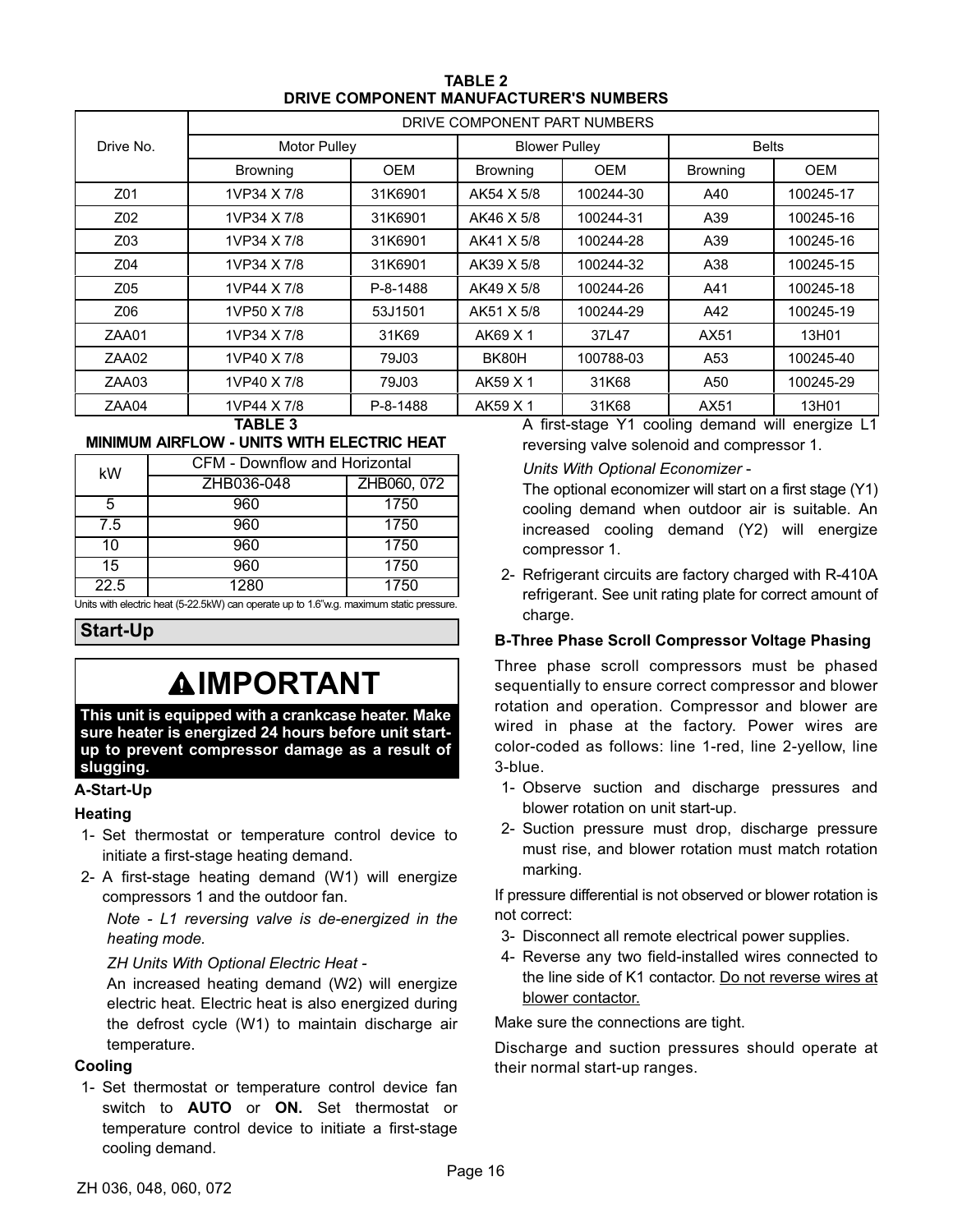# **C - Refrigerant Charge and Check**

# **WARNING-Do not exceed nameplate charge under any condition.**

This unit is factory charged and should require no further adjustment. If the system requires additional refrigerant, *reclaim the charge, evacuate the system,* and *add required nameplate charge.*

*NOTE - System charging is not recommended below 60*°*F (15*°*C). In temperatures below 60*°*F (15*°*C), the charge must be weighed into the system.*

If weighing facilities are not available, or to check the charge, use the following procedure:

# **IMPORTANT - Charge unit in standard cooling mode high stage only.**

- 1- Make sure outdoor coil is clean. Attach gauge manifolds and operate unit at full CFM in cooling mode with economizer disabled until system stabilizes (approximately five minutes). Make sure all outdoor air dampers are closed.
- 2- Compare the normal operating pressures (see tables 4 - [7](#page-17-0)) to the pressures obtained from the gauges. Check unit components if there are significant differences.
- 3- Measure the outdoor ambient temperature and the suction pressure. Refer to the appropriate circuit charging curve to determine a target liquid temperature.

### *Note - Pressures are listed for sea level applications.*

- 4- Use the same thermometer to accurately measure the liquid temperature (in the outdoor section).
	- If measured liquid temperature is higher than the target liquid temperature, add refrigerant to the system.
	- If measured liquid temperature is lower than the target liquid temperature, recover some refrigerant from the system.
- 5- Add or remove charge in increments. Allow the system to stabilize each time refrigerant is added or removed.
- 6- Continue the process until measured liquid temperature agrees with the target liquid temperature. Do not go below the target liquid temperature when adjusting charge. Note that suction pressure can change as charge is adjusted.
- 7- Example ZHB036: At 95°F outdoor ambient and a measured suction pressure of 130psig, the target liquid temperature is 103°F. For a measured liquid temperature of 106°F, add charge in increments until measured liquid temperature agrees with the target liquid temperature.

### **D - Compressor Controls**

See unit wiring diagram to determine which controls are used in each unit. Optional controls are identified on wiring diagrams by arrows at junction points.

1- Defrost Switch (S6)

Defrost switch closes to initiate defrost when liquid line temperature falls to 42°F (5.6°C). Defrost switch opens when liquid line temperature reaches 70°F (21°C) to terminate defrost. If the liquid line temperature does not rise above 70°F (21°C), the CMC1 will terminate defrost after 14 minutes. The defrost switch is located on the liquid line between the outdoor expansion valve and the distributor

2- Defrost Control (CMC1)

Defrost is liquid line temperature initiated and operates for 14 minutes unless terminated by liquid line temperature.

When the liquid line temperature drops below 42°F (5.6°C), the defrost switch closes and signals the **defrost control** that a defrost cycle is needed. If the defrost switch is still closed after 90 minutes (default), a defrost cycle begins and operates for up to 14 minutes. The defrost switch can terminate the defrost cycle before the 14 minutes elapses if liquid line temperature reaches 70°F (21°C)

Electric heat is energized during defrost to maintain discharge air temperature.

|                | <b>Outdoor Coil Entering Air Temperature</b> |                |                |                |                |                |                |                |                       |                |                |  |  |  |
|----------------|----------------------------------------------|----------------|----------------|----------------|----------------|----------------|----------------|----------------|-----------------------|----------------|----------------|--|--|--|
|                | 65 °F<br>75 °F                               |                |                |                | 85 °F          |                | 95 °F          |                | 105 °F                | 115 °F         |                |  |  |  |
| Suct<br>(psig) | Disc<br>(psig)                               | Suct<br>(psig) | Disc<br>(psig) | Suct<br>(psig) | Disc<br>(psig) | Suct<br>(psig) | Disc<br>(psig) | Suct<br>(psig) | <b>Disc</b><br>(psig) | Suct<br>(psig) | Disc<br>(psig) |  |  |  |
| 119            | 236                                          | 122            | 274            | 125            | 315            | 128            | 361            | 130            | 410                   | 133            | 464            |  |  |  |
| 126            | 239                                          | 128            | 278            | 132            | 320            | 136            | 366            | 138            | 416                   | 141            | 471            |  |  |  |
| 135            | 245                                          | 144            | 285            | 151            | 330            | 153            | 380            | 158            | 429                   | 161            | 487            |  |  |  |
| 140            | 250                                          | 151            | 290            | 159            | 335            | 167            | 385            | 174            | 440                   | 178            | 498            |  |  |  |

#### **TABLE 4 ZHB036 NORMAL OPERATING PRESSURES**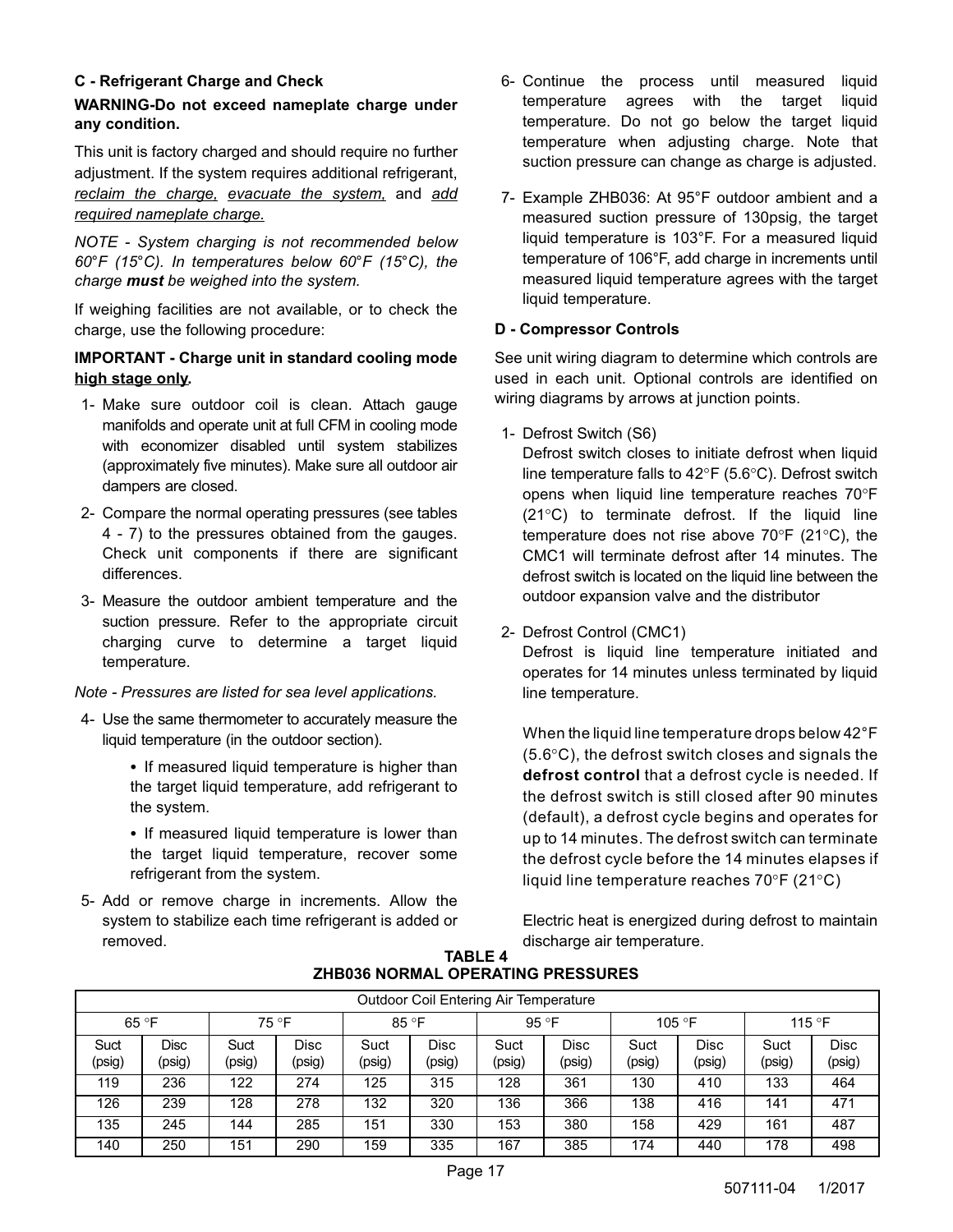# **TABLE 5 ZHB048 NORMAL OPERATING PRESSURES**

<span id="page-17-0"></span>

|                | <b>Outdoor Coil Entering Air Temperature</b> |                |                |                |                |                        |                |                 |                |                |                |  |  |
|----------------|----------------------------------------------|----------------|----------------|----------------|----------------|------------------------|----------------|-----------------|----------------|----------------|----------------|--|--|
| 65 °F          |                                              | 75 °F          |                | 85 °F          |                | 95 °F                  |                | 105 $\degree$ F |                | 115 °F         |                |  |  |
| Suct<br>(psig) | Disc<br>(psig)                               | Suct<br>(psig) | Disc<br>(psig) | Suct<br>(psig) | Disc<br>(psig) | Suct<br>(psig)         | Disc<br>(psig) | Suct<br>(psig)  | Disc<br>(psig) | Suct<br>(psig) | Disc<br>(psig) |  |  |
| 116            | 248                                          | 119            | 287            | 121            | 328            | 123                    | 374            | 126             | 423            | 128            | 477            |  |  |
| 123            | 252                                          | 127            | 292            | 129            | 336            | 132                    | 382            | 135             | 433            | 137            | 487            |  |  |
| 133            | 260                                          | 140            | 302            | 145            | 347            | 148                    | 395            | 152             | 451            | 156            | 505            |  |  |
| 137            | 264                                          | 146            | 308            | 154            | 357            | 162<br>---- <i>-</i> - | 409            | 168             | 464            | 173            | 523            |  |  |

**TABLE 6**

# **ZHB060 NORMAL OPERATING PRESSURES**

|                | <b>Outdoor Coil Entering Air Temperature</b> |                |                |                |                       |                |                |                |                       |                |                |  |  |  |
|----------------|----------------------------------------------|----------------|----------------|----------------|-----------------------|----------------|----------------|----------------|-----------------------|----------------|----------------|--|--|--|
| 65 °F<br>75 °F |                                              |                | 85 °F          |                | 95 $\degree$ F        |                | 105 °F         |                | 115 °F                |                |                |  |  |  |
| Suct<br>(psig) | Disc<br>(psig)                               | Suct<br>(psig) | Disc<br>(psig) | Suct<br>(psig) | <b>Disc</b><br>(psig) | Suct<br>(psig) | Disc<br>(psig) | Suct<br>(psig) | <b>Disc</b><br>(psig) | Suct<br>(psig) | Disc<br>(psig) |  |  |  |
| 114            | 255                                          | 118            | 297            | 120            | 338                   | 123            | 387            | 126            | 433                   | 130            | 487            |  |  |  |
| 121            | 257                                          | 125            | 298            | 131            | 350                   | 131            | 389            | 134            | 443                   | 137            | 504            |  |  |  |
| 131            | 267                                          | 138            | 311            | 144            | 362                   | 148            | 410            | 152            | 457                   | 153            | 524            |  |  |  |
| 137            | 269                                          | 143            | 315            | 154            | 364                   | 162            | 417            | 167            | 474                   | 169            | 534            |  |  |  |

#### **TABLE 7 ZHB072S NORMAL OPERATING PRESSURES**

|                | Outdoor Coil Entering Air Temperature |                |                |                |                       |                |                |                 |                |                |                |  |  |  |
|----------------|---------------------------------------|----------------|----------------|----------------|-----------------------|----------------|----------------|-----------------|----------------|----------------|----------------|--|--|--|
| 65 °F<br>75 °F |                                       |                |                | 85 °F          |                       | 95 °F          |                | 105 $\degree$ F | 115 °F         |                |                |  |  |  |
| Suct<br>(psig) | <b>Disc</b><br>(psig)                 | Suct<br>(psig) | Disc<br>(psig) | Suct<br>(psig) | <b>Disc</b><br>(psig) | Suct<br>(psig) | Disc<br>(psig) | Suct<br>(psig)  | Disc<br>(psig) | Suct<br>(psig) | Disc<br>(psig) |  |  |  |
| 100            | 254                                   | 102            | 294            | 105            | 340                   | 108            | 390            | 112             | 445            | 117            | 506            |  |  |  |
| 108            | 258                                   | 110            | 299            | 113            | 344                   | 116            | 394            | 121             | 451            | 125            | 513            |  |  |  |
| 123            | 269                                   | 127            | 310            | 130            | 357                   | 134            | 408            | 136             | 464            | 141            | 572            |  |  |  |
| 134            | 277                                   | 142            | 322            | 148            | 371                   | 153            | 423            | 157             | 481            | 162            | 544            |  |  |  |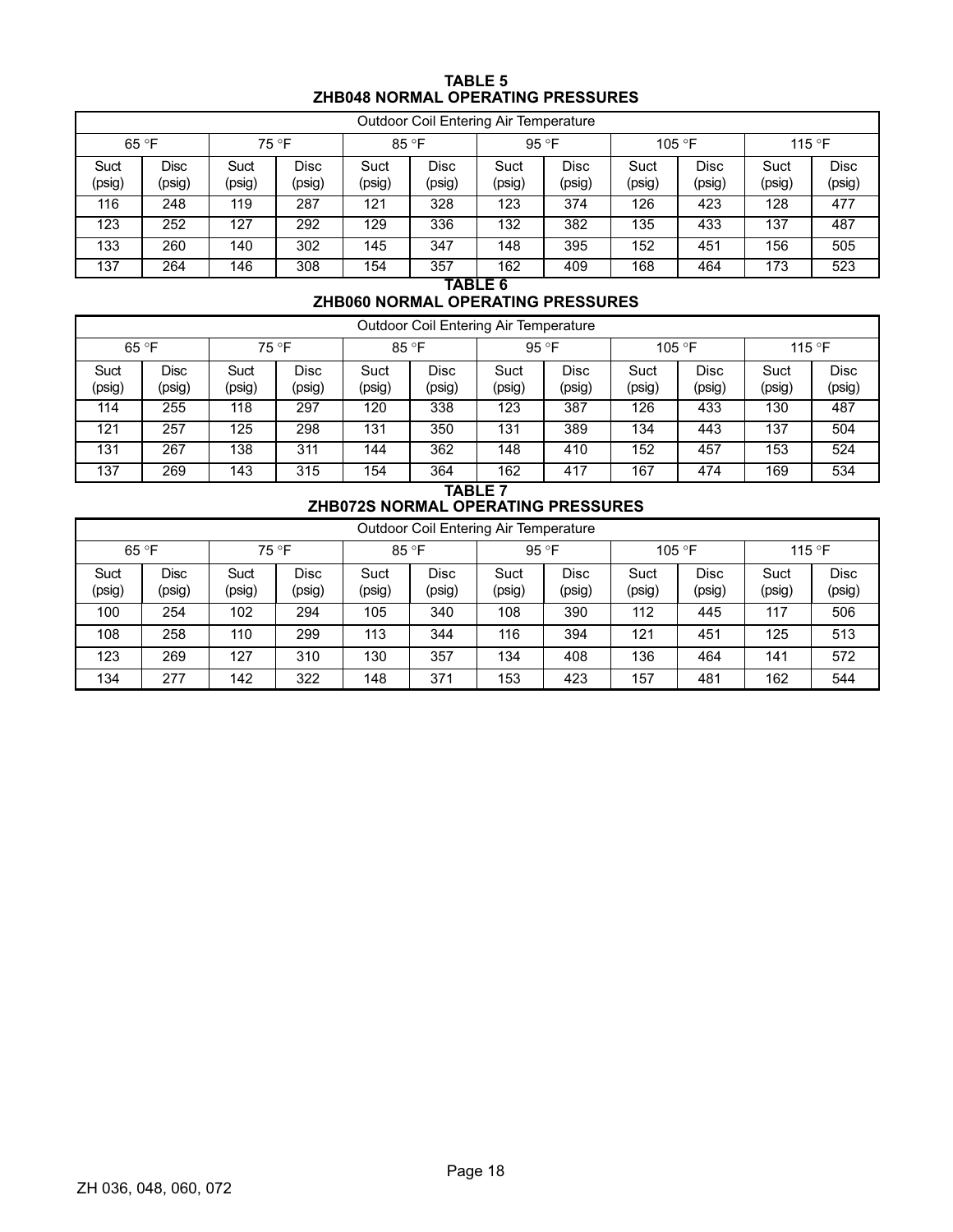

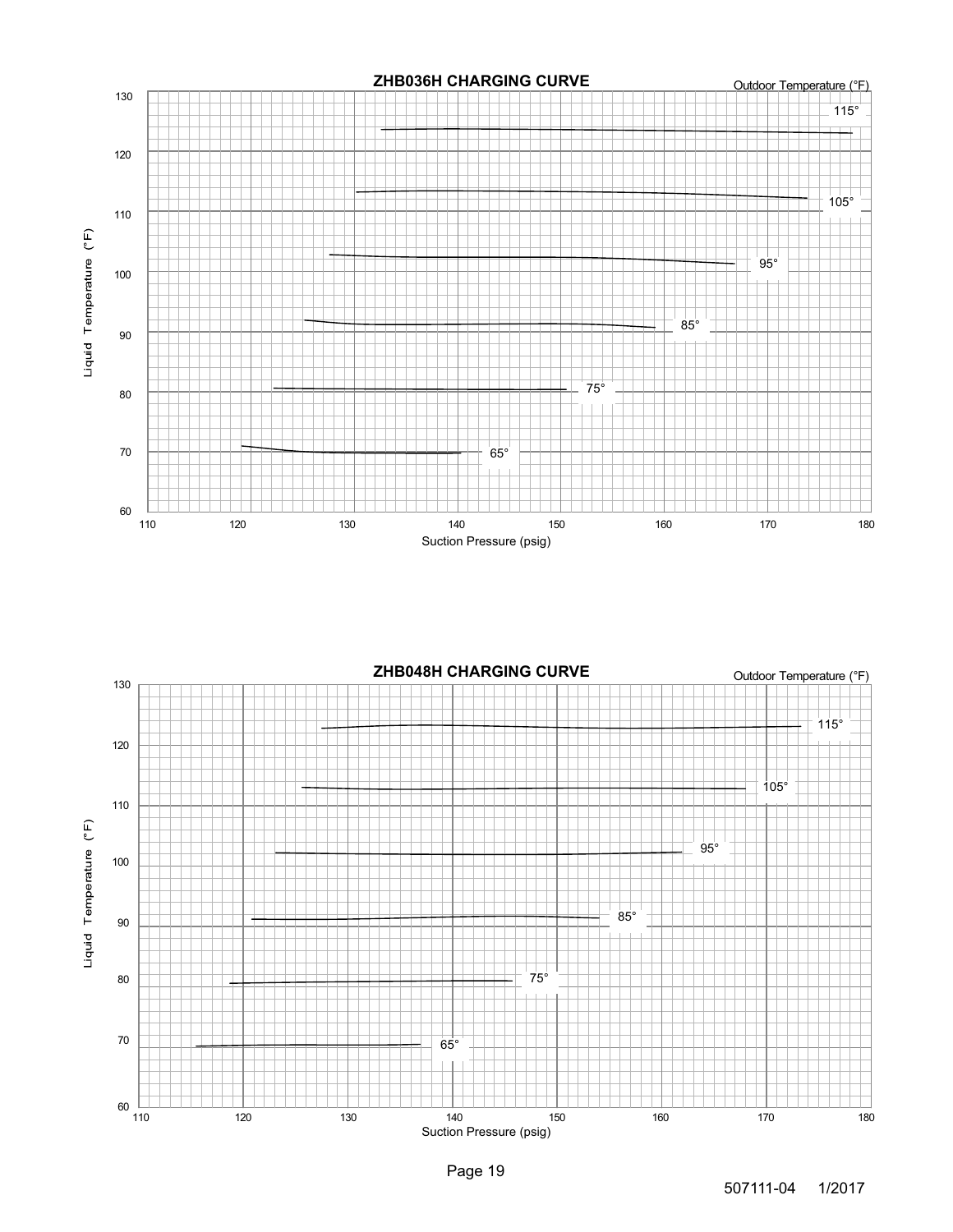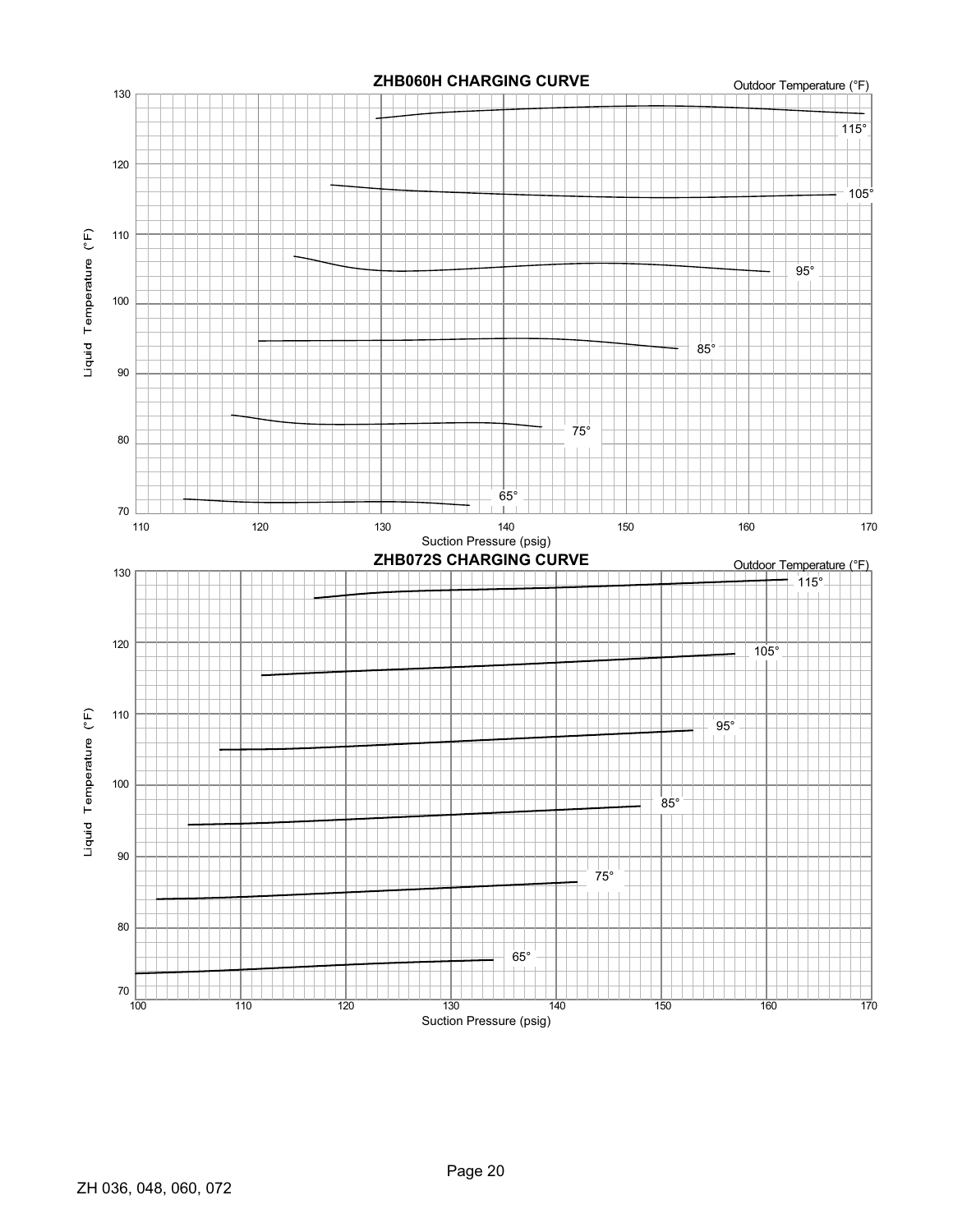# <span id="page-20-0"></span>**Defrost Control Board**

The defrost thermostat and the defrost control work together to ensure that the heat pump outdoor coil does not ice excessively during the heating mode.

#### **Compressor Accumulated Run-Time Interval**

The defrost control will not energize a defrost cycle unless the unit has been operating in heating mode for an accumulated 90 minutes (default). The run time interval can be changed by moving the jumper on the CMC board timing pins. See figure 14.



**FIGURE 14**

The defrost interval can be adjusted to 30, 60, or 90 minutes. The defrost timing jumper is factory-installed to provide a 90-minute defrost interval. If the timing selector jumper is not in place, the control defaults to a 90-minute defrost interval.

#### **Defrost Test Option**

A TEST option is provided for troubleshooting. The TEST mode may be started any time the unit is in the heating mode and the defrost thermostat is closed or jumpered**.** If the timing jumper is in the TEST position at power‐up, the defrost control will ignore the test pins. When the jumper is placed across the TEST pins for two seconds, the control will enter the defrost mode. If the jumper is removed before an additional 5-second period has elapsed (7 seconds total), the unit will remain in defrost mode until the defrost switch opens or 14 minutes have passed. If the jumper is not removed until after the additional 5-second period has elapsed, the defrost will terminate and the test option will not function again until the jumper is removed and re-applied.

#### **Diagnostic LEDs**

The defrost board uses two LEDs for diagnostics. The LEDs flash a sequence according to the condition.

| <b>TABLE 8</b>                              |                               |               |  |
|---------------------------------------------|-------------------------------|---------------|--|
| <b>Defrost Control Board Diagnostic LED</b> |                               |               |  |
| Mode                                        | <b>Green LED</b><br>(DS2)     | Red LED (DS1) |  |
| No power to control                         | OFF                           | OFF           |  |
| Normal operation /<br>power to control      | Simultaneous Slow FLASH       |               |  |
| Anti-short cycle<br>lockout                 | <b>Alternating Slow FLASH</b> |               |  |
| High pressure switch<br>fault               | Slow FLASH                    | OFF           |  |
| High pressure switch<br>lockout             | ON                            | OFF           |  |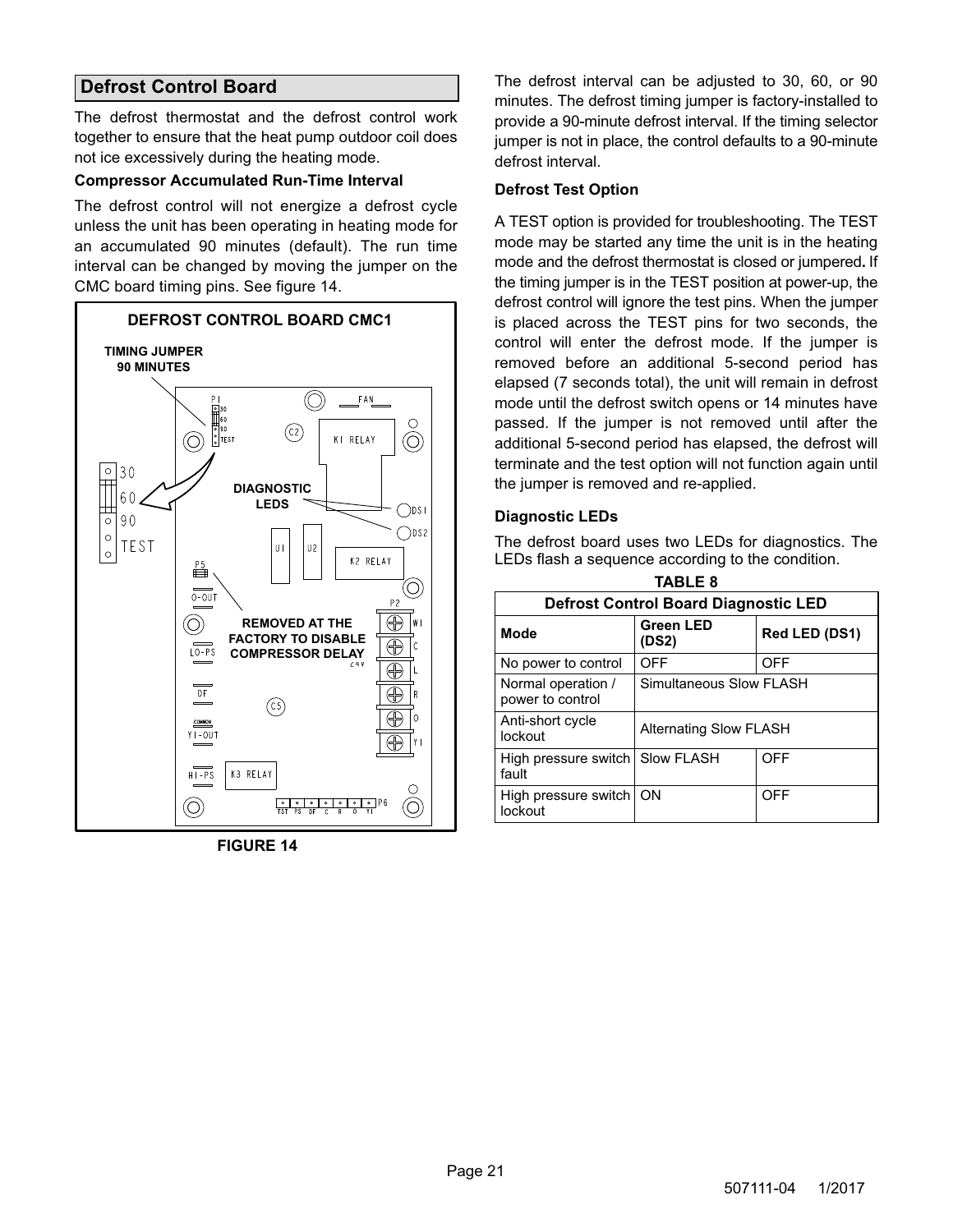# <span id="page-21-0"></span>**Service**

The unit should be inspected once a year by a qualified service technician.

# **ACAUTION**

**Label all wires prior to disconnection when servicing controls. Wiring errors can cause improper and dangerous operation. Verify proper operation after servicing.**

# **A - Lubrication**

All motors are lubricated at the factory. No further lubrication is required.

### **B-Compressor**

If Interlink compressor replacement is necessary, call 1-800-4-LENNOX (1-800-453-6669).

# **IMPORTANT**

**Some scroll compressors have an internal vacuum protector that will unload scrolls when suction pressure goes below 20 psig. A hissing sound will be heard when the compressor is running unloaded. Protector will reset when low pressure in system rises above 40 psig. DO NOT REPLACE COMPRESSOR.**

### **C - Filters**

Units are equipped with temporary filters which must be replaced prior to building occupation. See table 9 for correct filter size. Refer to local codes or appropriate jurisdiction for approved filters.

To change filters, open filter access panel on back side of unit. See figure 15. Lift filter stop to remove filters. See figure 16.

# **WARNING**

**Units are shipped from the factory with temporary filters. Replace filters before building is occupied. Damage to unit could result if filters are not replaced with approved filters. Refer to appropriate codes.**

Approved filters should be checked monthly and replaced when necessary. Take note of air flow direction marking on filter frame when reinstalling filters. See figure 16.

### **TABLE 9 UNIT FILTERS**

| Unit                | Otv | Filter Size - inches (mm)                                               |
|---------------------|-----|-------------------------------------------------------------------------|
| ZHB036              |     | 16 X 20 X 2 (406 X 508 X 51)                                            |
| ZHB048, 060.<br>072 |     | 2   16 X 20 X 2 (406 X 508 X 51)<br>Each   20 X 20 X 2 (508 X 508 X 51) |

*NOTE-Filters must be U.L.C. certified or equivalent for use in Canada.*







**FIGURE 16**